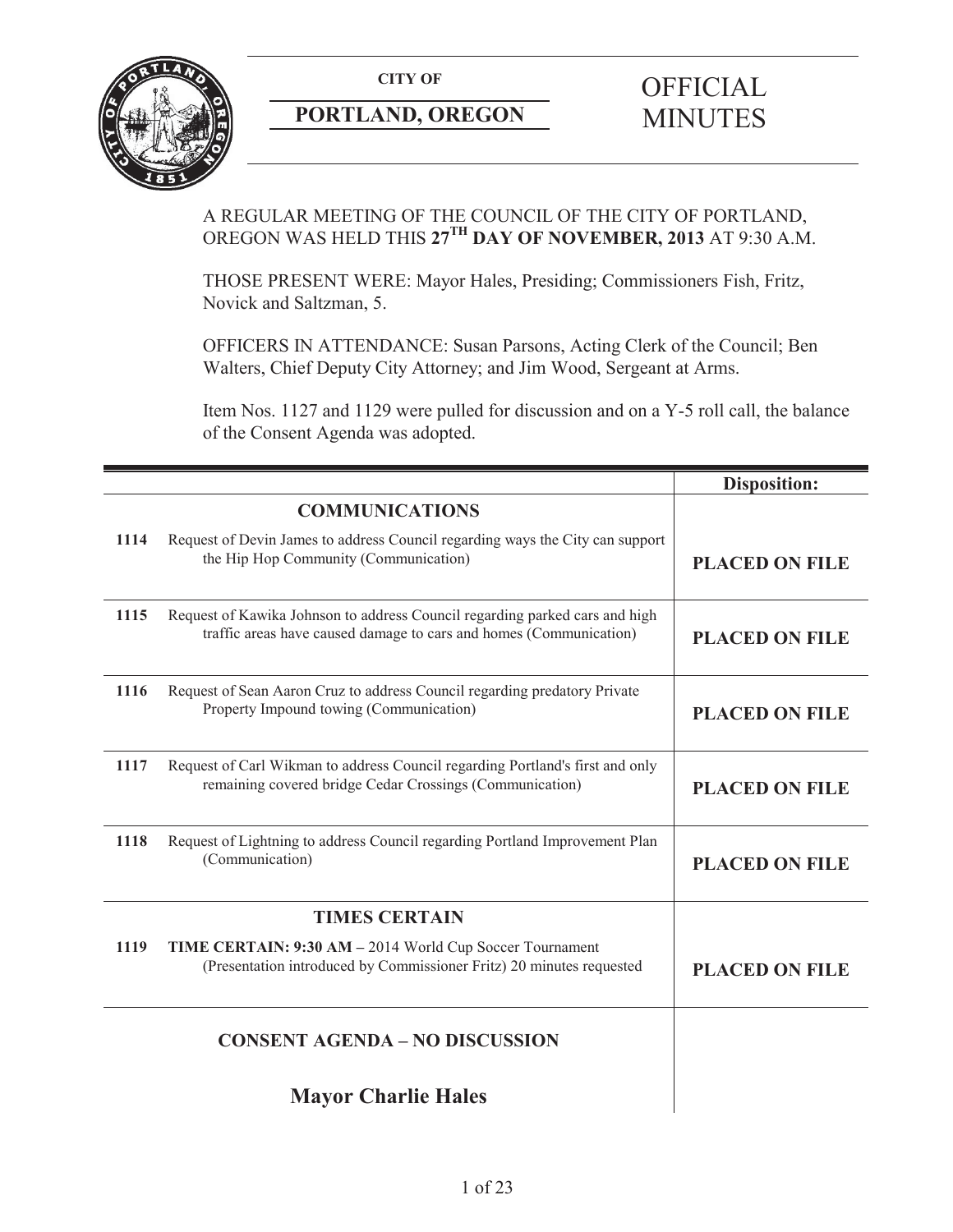|         | $1$ v v v chilove $2/1, 2013$                                                                                                                                                                                                                    |                                                                             |
|---------|--------------------------------------------------------------------------------------------------------------------------------------------------------------------------------------------------------------------------------------------------|-----------------------------------------------------------------------------|
| 1120    | Reappoint David Sweet to the Noise Review Board for a term to expire<br>February 28, 2016 (Report)                                                                                                                                               | <b>CONFIRMED</b>                                                            |
|         | $(Y-5)$                                                                                                                                                                                                                                          |                                                                             |
|         | <b>Bureau of Planning &amp; Sustainability</b>                                                                                                                                                                                                   |                                                                             |
| $*1121$ | Adopt a Waste Reduction Plan and accept and authorize an Intergovernmental<br>Agreement with Metro to receive Metro Waste Reduction Challenge<br>Funds of \$270,855 and \$302,249 for the Recycle at Work Program in FY<br>13-14 (Ordinance)     | 186346                                                                      |
|         | $(Y-5)$                                                                                                                                                                                                                                          |                                                                             |
|         | <b>Office of Management and Finance</b>                                                                                                                                                                                                          |                                                                             |
| 1122    | Accept bid of 2KG Contractors, Inc. for the Portland Police Bureau Training<br>Complex Project for \$4,960,000 (Procurement Report-Bid No. 115989)                                                                                               | <b>ACCEPTED</b><br><b>PREPARE</b>                                           |
|         | $(Y-5)$                                                                                                                                                                                                                                          | <b>CONTRACT</b>                                                             |
| $*1123$ | Authorize an Intergovernmental Agreement with Portland Public Schools for<br>compliance and other services related to the City's Workforce Training<br>and Hiring Program (Ordinance)                                                            | 186347                                                                      |
|         | $(Y-5)$                                                                                                                                                                                                                                          |                                                                             |
| $*1124$ | Pay claim of April Coiteux in the sum of \$18,006 involving the Portland Police<br>Bureau (Ordinance)                                                                                                                                            | 186348                                                                      |
|         | $(Y-5)$                                                                                                                                                                                                                                          |                                                                             |
| $*1125$ | Pay claim of Yaoming Luo in the sum of \$15,000 involving the Bureau of<br>Environmental Services (Ordinance)                                                                                                                                    | 186349                                                                      |
|         | $(Y-5)$                                                                                                                                                                                                                                          |                                                                             |
| $*1126$ | Amend contract with Carleton Hart Architecture, PC to increase contract by<br>\$4,990 to provide additional architectural and engineering services for<br>Roof Replacement for Two Police Facilities (Ordinance; amend Contract<br>No. 30002200) | 186350                                                                      |
|         | $(Y-5)$                                                                                                                                                                                                                                          |                                                                             |
| $*1127$ | Create a new Nonrepresented classification of Assistant Transportation<br>Director, which is exempt from the classified service and establish a<br>compensation rate for this classification (Ordinance)                                         | 186360                                                                      |
|         | $(Y-5)$                                                                                                                                                                                                                                          |                                                                             |
| $*1128$ | Extend term of Qwest Broadband Services, Inc. cable franchise (Ordinance)                                                                                                                                                                        |                                                                             |
|         | $(Y-5)$                                                                                                                                                                                                                                          | 186351                                                                      |
| 1129    | Amend Utility License Law to adjust rate for water and sewer utility license<br>fees (Ordinance; amend Code Chapter 7.14)                                                                                                                        | <b>PASSED TO</b><br><b>SECOND READING</b><br>DECEMBER 4, 2013<br>AT 9:30 AM |
|         |                                                                                                                                                                                                                                                  |                                                                             |
|         | <b>Commissioner Steve Novick</b>                                                                                                                                                                                                                 |                                                                             |
|         | <b>Position No. 4</b>                                                                                                                                                                                                                            |                                                                             |

**Bureau of Transportation** 

 $\begin{array}{c} \hline \end{array}$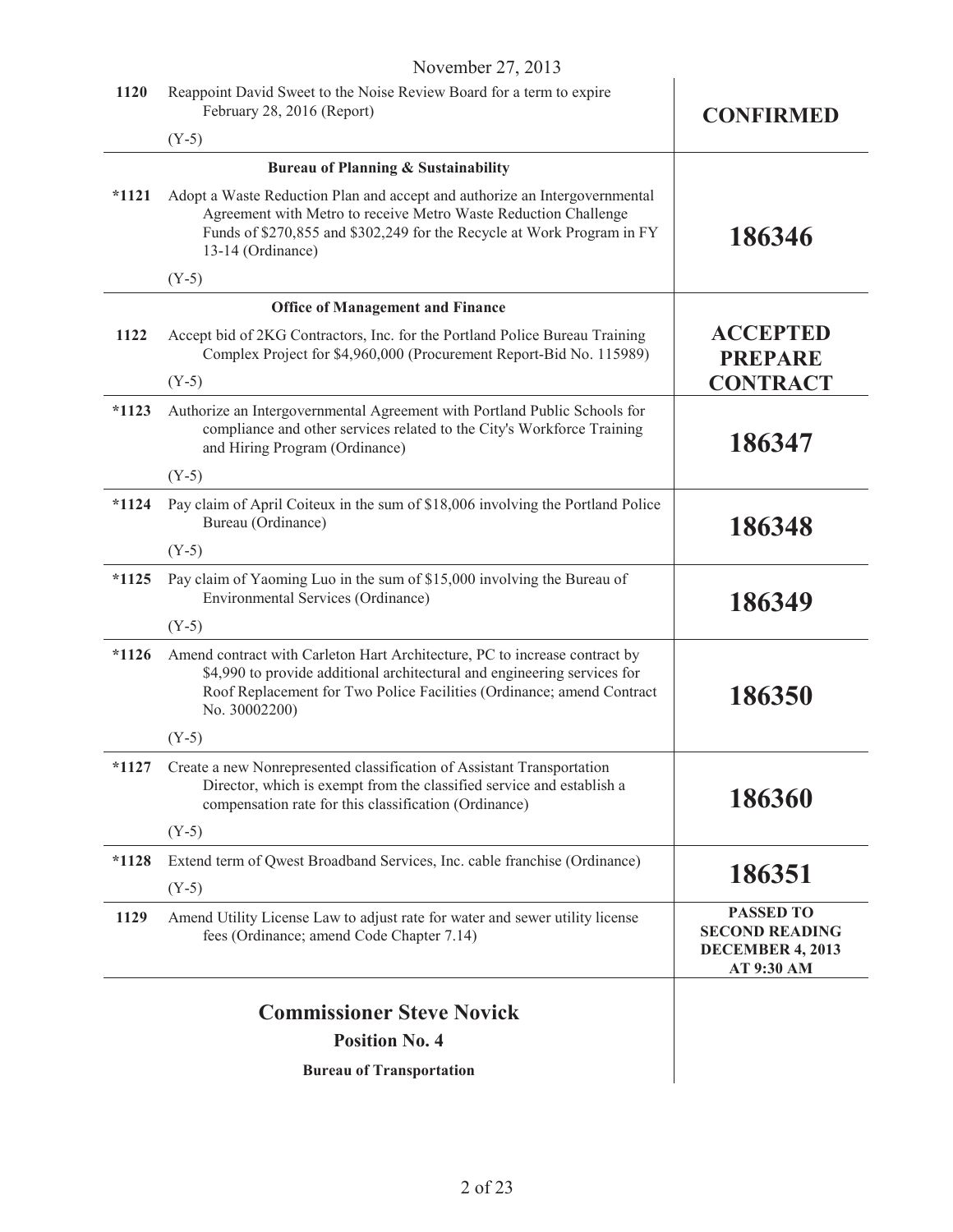| $*1130$ | Amend contract with Bicycle Transportation Alliance for Safe Routes to School<br>bicycle and pedestrian safety education for an amount not to exceed<br>\$266,800 (Ordinance; amend Contract No. 30002664)                                                                           | 186352                                                                             |
|---------|--------------------------------------------------------------------------------------------------------------------------------------------------------------------------------------------------------------------------------------------------------------------------------------|------------------------------------------------------------------------------------|
|         | $(Y-5)$                                                                                                                                                                                                                                                                              |                                                                                    |
|         |                                                                                                                                                                                                                                                                                      |                                                                                    |
|         | <b>Commissioner Amanda Fritz</b>                                                                                                                                                                                                                                                     |                                                                                    |
|         | <b>Position No. 1</b>                                                                                                                                                                                                                                                                |                                                                                    |
|         | <b>Portland Parks &amp; Recreation</b>                                                                                                                                                                                                                                               |                                                                                    |
| $*1131$ | Accept and appropriate a grant in the amount of \$200,000 from Metro Regional<br>Travel Options grant program for start-up costs related to the creation of<br>the Washington Park Transportation Management Association and<br>authorize an Intergovernmental Agreement (Ordinance) | 186353                                                                             |
|         | $(Y-5)$                                                                                                                                                                                                                                                                              |                                                                                    |
| 1132    | Amend contract with Henderson Young & Company, Inc. in the amount of<br>\$23,770 to provide additional Park System Development Charge update<br>consulting services (Ordinance; amend Contract No. 30003028)                                                                         | <b>PASSED TO</b><br><b>SECOND READING</b><br>DECEMBER 4, 2013<br>AT 9:30 AM        |
|         |                                                                                                                                                                                                                                                                                      |                                                                                    |
|         | <b>Commissioner Nick Fish</b>                                                                                                                                                                                                                                                        |                                                                                    |
|         | <b>Position No. 2</b>                                                                                                                                                                                                                                                                |                                                                                    |
|         | <b>Water Bureau</b>                                                                                                                                                                                                                                                                  |                                                                                    |
| 1133    | Authorize a contract and provide payment for the construction components of<br>the Bertha Service Area Improvements Project at an estimated cost of<br>\$650,000 (Ordinance)                                                                                                         | <b>PASSED TO</b><br><b>SECOND READING</b><br><b>DECEMBER 4, 2013</b><br>AT 9:30 AM |
|         |                                                                                                                                                                                                                                                                                      |                                                                                    |
|         | <b>REGULAR AGENDA</b>                                                                                                                                                                                                                                                                |                                                                                    |
|         | <b>Mayor Charlie Hales</b>                                                                                                                                                                                                                                                           |                                                                                    |
|         | <b>Bureau of Police</b>                                                                                                                                                                                                                                                              |                                                                                    |
| $*1134$ | Extend an Intergovernmental Agreement with Multnomah County District<br>Attorney through FY 2013-2014 and increase funding in the amount of<br>\$60,000 for child abuse investigations (Ordinance; amend Contract No.<br>30001158)                                                   | 186354                                                                             |
|         | $(Y-5)$                                                                                                                                                                                                                                                                              |                                                                                    |
| $*1135$ | Amend Evidence Property procedures for the return of undisputed claims for<br>money (Previous Agenda 1080; amend Code Section 14C.20.040)                                                                                                                                            |                                                                                    |
|         | <b>Motion to amend dollar limit in accordance with Bureau memo dated</b><br><b>November 14, 2013:</b> Moved by Fritz and seconded by Novick. (Y-5)                                                                                                                                   | 186355<br><b>AS AMENDED</b>                                                        |
|         | $(Y-5)$                                                                                                                                                                                                                                                                              |                                                                                    |
|         | <b>Office of Management and Finance</b>                                                                                                                                                                                                                                              |                                                                                    |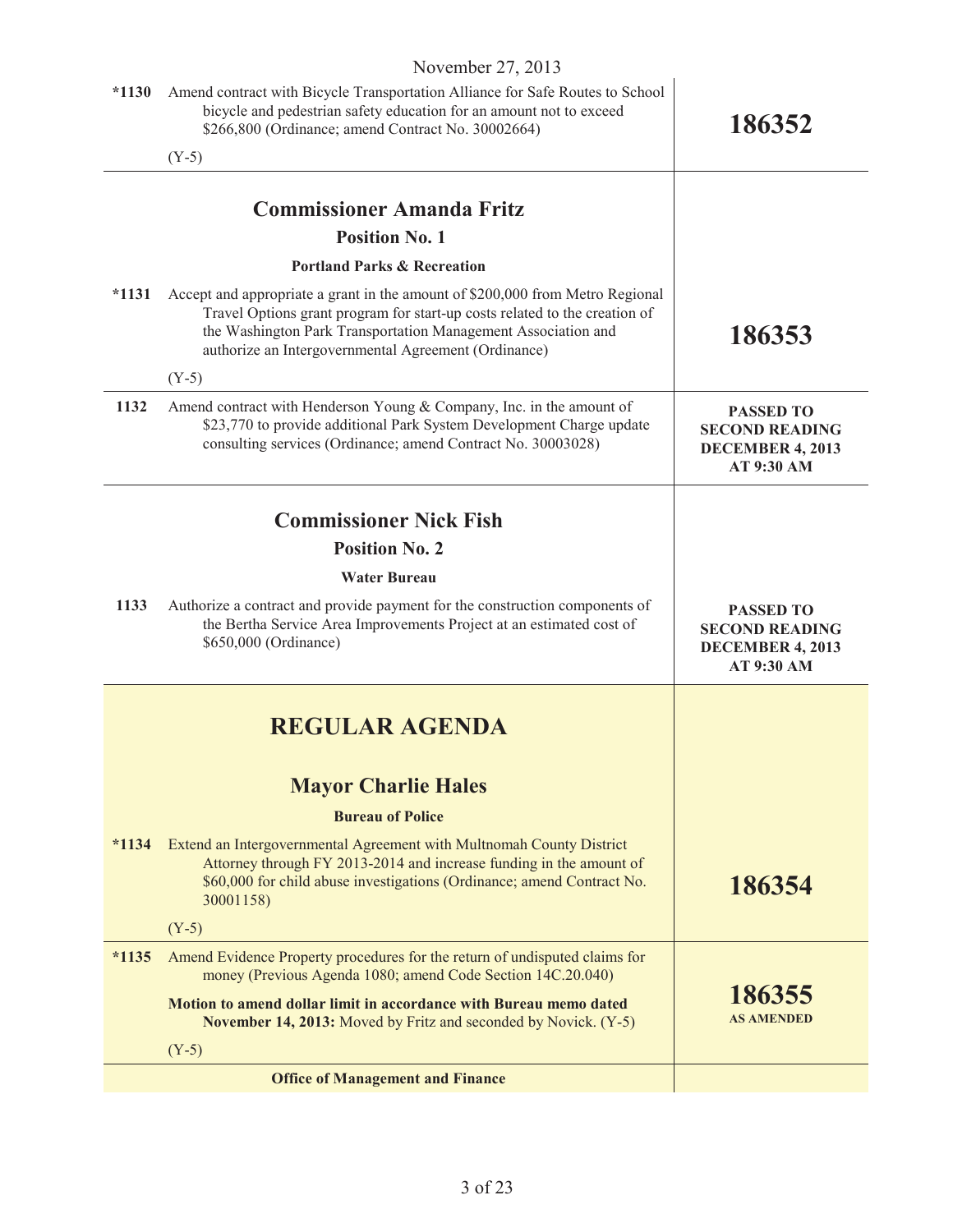| $*1136$ | Amend the District Property Management License code to update the fee and<br>cap formulas for the Lloyd Business District, add a yearly fee payment<br>escalator and District Board's opportunity to recommend against it, and<br>make other housekeeping changes (Previous Agenda 1096; amend Code<br>Chapter 6.06)                                                                                                                                                      | 186356<br><b>AS AMENDED</b>                                        |
|---------|---------------------------------------------------------------------------------------------------------------------------------------------------------------------------------------------------------------------------------------------------------------------------------------------------------------------------------------------------------------------------------------------------------------------------------------------------------------------------|--------------------------------------------------------------------|
|         | $(Y-5)$                                                                                                                                                                                                                                                                                                                                                                                                                                                                   |                                                                    |
| 1137    | Authorize agreement with Lloyd B.I.D., Inc. for program management in the<br>Lloyd Business District (Second Reading Agenda 1097)                                                                                                                                                                                                                                                                                                                                         | 186357                                                             |
|         | $(Y-5)$                                                                                                                                                                                                                                                                                                                                                                                                                                                                   |                                                                    |
|         | <b>Commissioner Amanda Fritz</b>                                                                                                                                                                                                                                                                                                                                                                                                                                          |                                                                    |
|         | <b>Position No. 1</b>                                                                                                                                                                                                                                                                                                                                                                                                                                                     |                                                                    |
|         | <b>Bureau of Development Services</b>                                                                                                                                                                                                                                                                                                                                                                                                                                     |                                                                    |
| 1138    | Consider the proposal of Firenze Development Inc. et al, and the<br>recommendation from the Hearings Officer for approval to change the<br>Comprehensive Plan Map designation from High Density Single Dwelling<br>to Attached Residential and the Zoning Map designation from R5a to<br>R2.5 for property located in the vicinity of NE 14 <sup>th</sup> Ave and NE Fremont<br>St (Previous Agenda 1110; Adopt Hearings Officer's Recommendation;<br>LU 13-115249 CP ZC) | <b>ADOPT</b><br><b>HEARINGS OFFICER'S</b><br><b>RECOMMENDATION</b> |
|         | $(Y-5)$                                                                                                                                                                                                                                                                                                                                                                                                                                                                   |                                                                    |
| 1139    | Amend the Comprehensive Plan Map designation and change zoning of<br>property at 3607, 3617, 3623 and 3637 NE 14th Ave at the request of<br>Peter Kusyk of Firenze Development Inc., Kevin Palmer and Dawn M.<br>Meaney (Second Reading Agenda 1111; LU 13-115249 CP ZC)<br>$(Y-5)$                                                                                                                                                                                       | 186358                                                             |
|         |                                                                                                                                                                                                                                                                                                                                                                                                                                                                           |                                                                    |
|         | <b>Commissioner Dan Saltzman</b>                                                                                                                                                                                                                                                                                                                                                                                                                                          |                                                                    |
|         | <b>Position No. 3</b>                                                                                                                                                                                                                                                                                                                                                                                                                                                     |                                                                    |
|         | <b>Portland Fire &amp; Rescue</b>                                                                                                                                                                                                                                                                                                                                                                                                                                         |                                                                    |
| $*1140$ | Authorize application to Federal Emergency Management Agency for a grant in<br>the amount of \$750,000 for the FY 2013 Assistance to Firefighters Grant<br>Program to fund awareness and operations level structural collapse<br>training (Ordinance)                                                                                                                                                                                                                     | 186359                                                             |
|         | $(Y-5)$                                                                                                                                                                                                                                                                                                                                                                                                                                                                   |                                                                    |

At 11:08 a.m., Council adjourned.

# **LAVONNE GRIFFIN-VALADE**

Auditor of the City of Portland

Susan Parcous

By Susan Parsons Acting Clerk of the Council

For a discussion of agenda items, please consult the following Closed Caption File.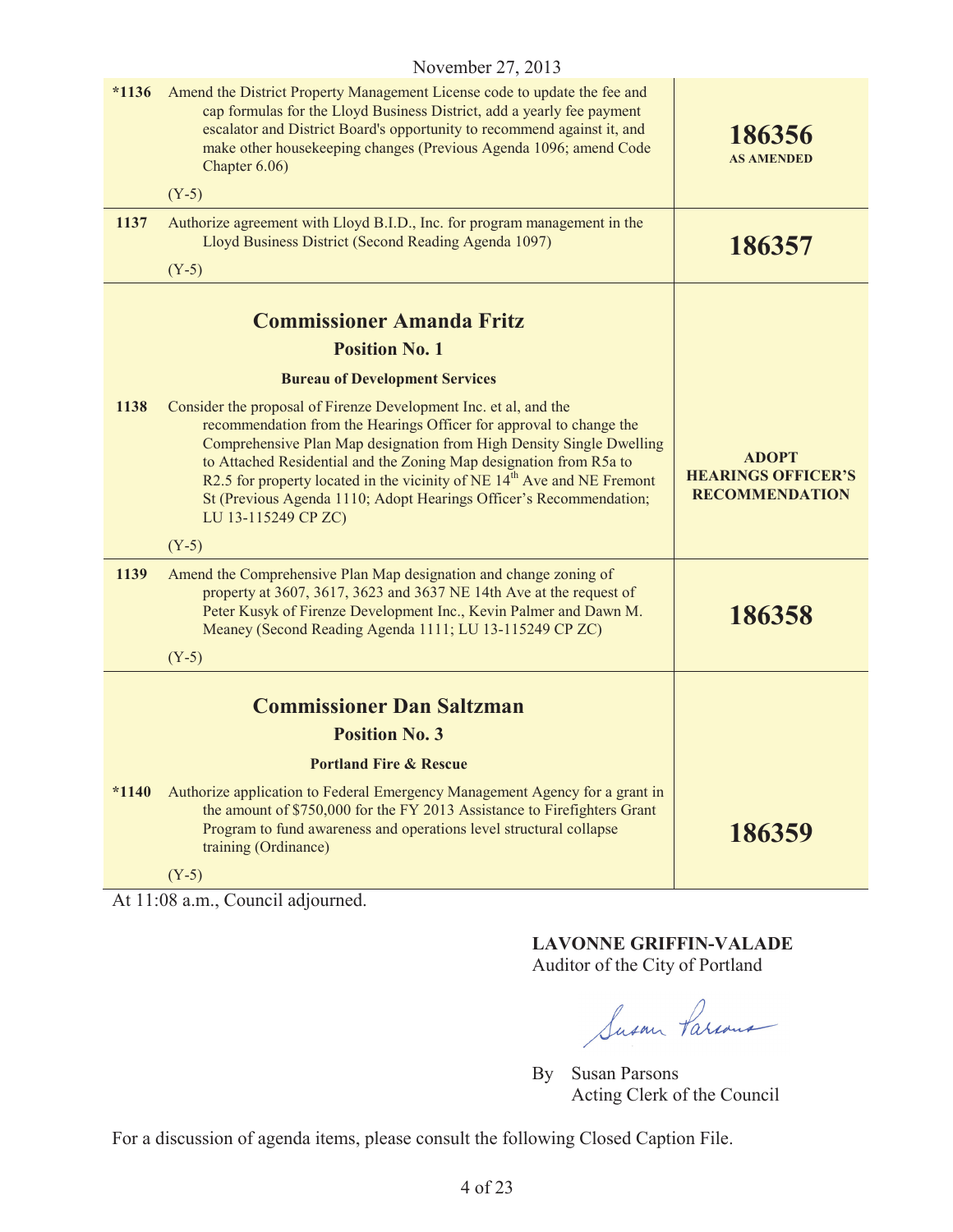# **WEDNESDAY, 2:00 PM, NOVEMBER 27, 2013**

**DUE TO LACK OF AN AGENDA THERE WAS NO MEETING**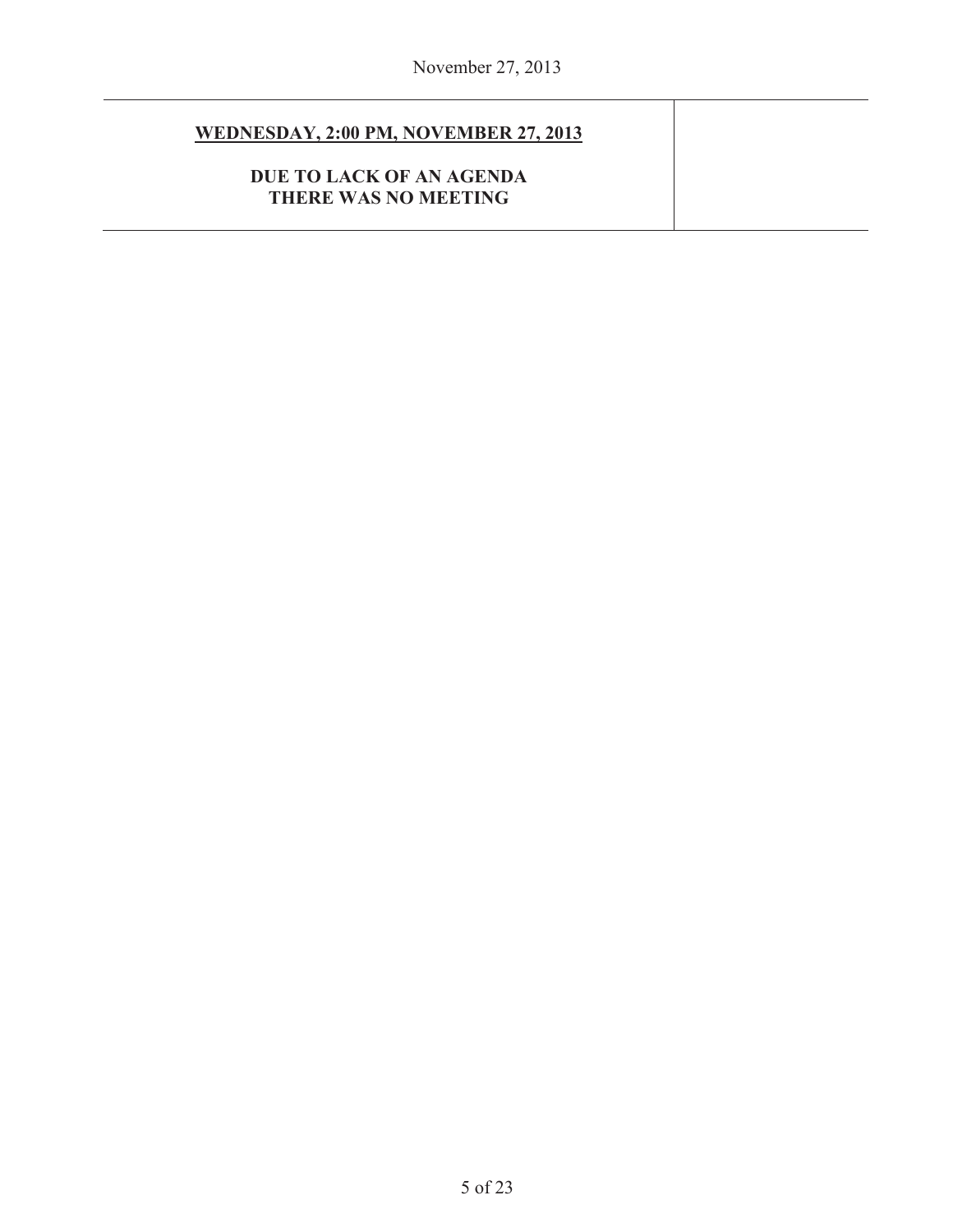## November 27, 2013 **Closed Caption File of Portland City Council Meeting**

This file was produced through the closed captioning process for the televised City Council broadcast and should not be considered a verbatim transcript. Key: **\*\*\*\*\*** means unidentified speaker.

#### **NOVEMBER 27, 2013 9:30 AM**

**Hales:** good morning everyone. [roll call].

**Hales:** And we have a number of communications items lined up. Would you read the first one, 1114, please.

**Item 1114.**

**Hales:** Mr. James, are you here?

**Item 1115.**

**Hales:** Kawika, are you here? Okay. 0-2. Let's try a third one.

**Item 1116.**

**Hales:** Good morning, mr. Cruz. Come on up. Good morning. Welcome. You have three minutes. Good morning.

**Sean Aaron Cruz:** Mayor hales and members of the council, my name is sean aaron cruz, I served as senator gordly's legislative staff for six years and in that capacity, conducted research into predator ry towing practices -- I drafted the legislative concepts enacted in 2007, designed to curb the abusive practices. I led senator gordly's towing work group and feel I can speak with this expertise as to the intent of the legislation and what it means to Portland citizens. Both bills create - - unscrupulous private property impound towers. I'm here to tell you today that none of the citizen protections enacted in 2007 have been enforced in Portland, that there isn't a single apartment tenant in Portland, before recent weeks, none of the citizen rights were listed on the posts list of citizen rights, that last december the city also rolled back many of the citizen protections and had in place prior to 2007. We've gone backwards and that the towers have been allowed to create new fees and new excuses to tow a tenant's vehicle unfairly and otherwise circumvent the spirit and letter of the law. The system remains rife with fraud and abuse, probably more so today than it was prior to 2007. With higher costs being forced upon the public. I'm here to ask council to order an immediate suspension of ppi towing until the property owner or manager can show that they are fully in compliance with state law and all of their tenants have received proper notification of towing fees and of their rights and in a language that they can understand. Towers have been receiving a holiday from enforcement for six years. My research shows Portland's towing system is built upon -- these fundamentals. Uninformed public, two, failure to enforce existing state laws, and three, ppi contracts based upon illegal consideration. That is apartment owners, managers, receiving free towing services in exchange for allowing a tower the privilege of towing vehicles from the property. Four, tow drivers working on commission who make all judgment calls and create the documentation justifying the tow. Five, apartment rental agreements designed to create towing opportunities in violation of state law and where tenants are tricked into signing away their rights without knowing what they are. And exhibit b, and six, price fixing, collusion, racketeering. Not sure where I am on my time.

# **Hales:** Keep going.

**Cruz:** If your vehicle was towed from an apartment complex since new laws enacted in 2007, you are probably due your money back at minimum. Probably towed under illegal contracts or under an illegal rule. Apartment tenants have the right to know the minimum of cash available at all times in order to meet the immediate demands of a tow truck driver who shows up without notice. That's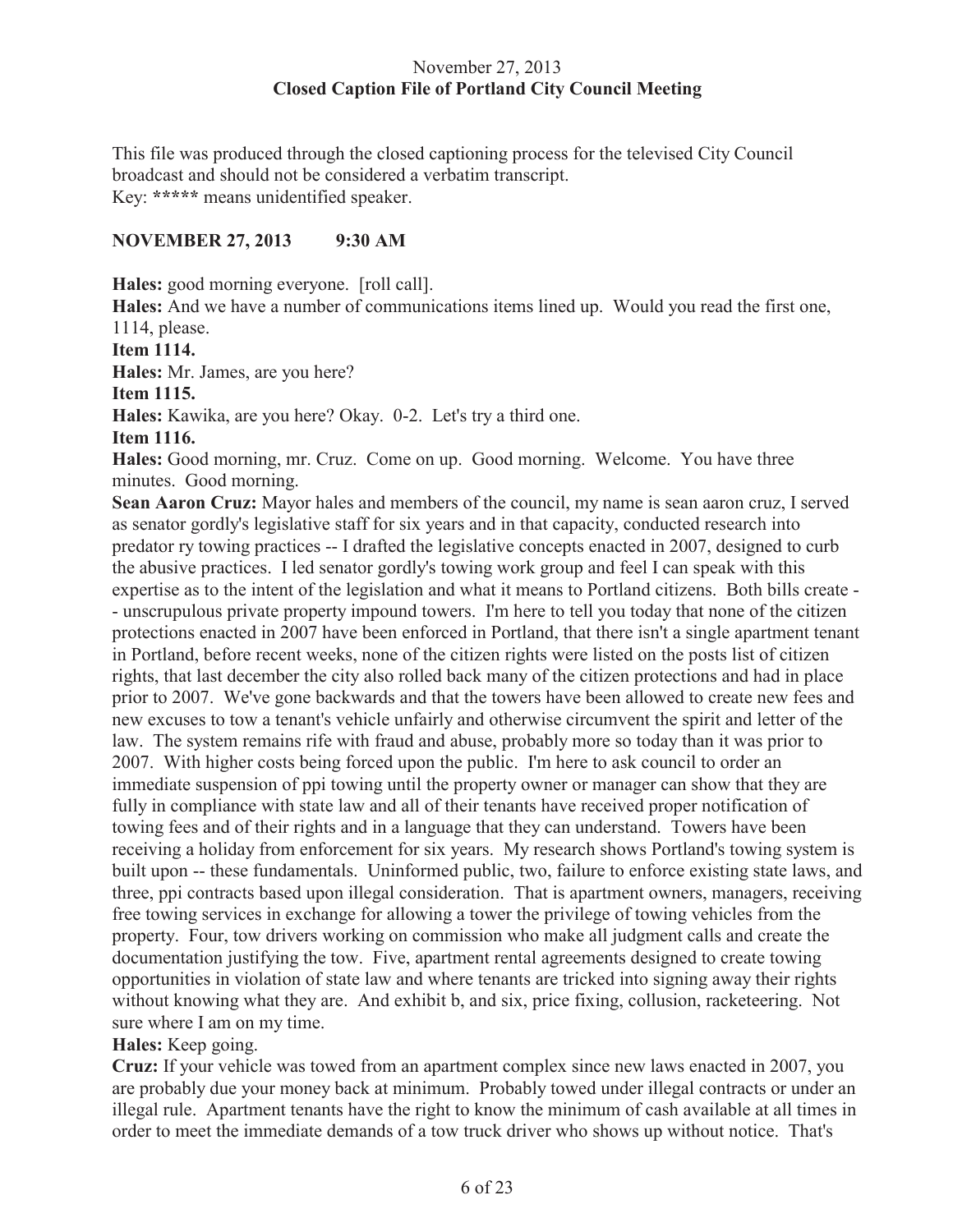only reasonable, and that you should as an apartment, when you are citing a rental lease agreement, you should be informed of the dollar cost if your car is towed from what is going to be your home. And in the sheets that I passed out, those exhibits there, the third page is the one that I really want to call your attention to. This is really where all of the research began in 2005, with these two cars that were towed. They were parked side-by-side in my driveway. Tow truck driver enforcing patrol agreement, property owner that is my next door neighbor towed my car out of my own driveway and my neighbor's car out of their's. So, here is two cars that are towed -- that are parked side-by-side and you would think that everything that followed from there would be the same, but I was presented with two different invoices here from retriever towing. No line item is the same. No amount is the same and the tolls around the same. Retriever insisted that both invoices were correct. This is how we discovered, senator gordly's office discovered a system here in Portland that was bifurcated and there was a line in the -- to prevent municipalities from regulating ppi towing, if the parking facility held fewer than 10 vehicles. Who knew that? And so, the top invoice covers parking facilities where the city was regulated. The one below was for those smaller parking lots where the city had no power to regulate under the ors. And what you see there in the top one, these are the only fees that the city would permit a ppi tower to charge the public. The bottom one is - these are all of the fees that the towers were charging where the city couldn't regulate. So, one of the things that we accomplished in the 2007 session was to eliminate that 10 vehicle bar. But what we thought was that citizens that would then have the protections and the top invoice, instead of the bottom. And what has happened is that it has swung completely in the opposite direction so that every one of these fees that are in the unregulated invoice, the public is subject to now, plus additional fees. Completely manufactured towing offenses like back-in parking, no back-in parking.

You can have your vehicle, apartment tenant, parked in your assigned parking spot, registered with the apartment management, it is bearing the decal or sticker, whatever they assign to you, and yet they tow it away simply because it is parked in backwards. This is a whole new fabrication. Plus, we required in 2007 legislation that towers post warning signs at every entrance into any facility that they're monitoring. You know what, they're just now getting around to doing that in the last few months.

**Fish:** Can I ask you a question? Council recently took up changes to the code that deals with private parking on what appears to be a public street. A number of places where you would hardly know you are in a private parking lot. We tightened up the code oversight and went to the questions of signage, and looked at making sure that we had the right to regulate hours of operation, all of that stuff. A lot of what you are saying resonates with me. You started by saying that the action we took in december rolled back citizens' rights. Perhaps this is not the right forum because of the limited time you have. But I don't -- in the materials you gave us, it doesn't itemize where you think we rolled back rights. That's a significant concern. So, do you have a document or do you have something that you could share with us that explains why you believe whatever the council did in december goes backwards? I think we need to know that.

**Hales:** That would be helpful.

**Fish:** The other thing that would be helpful for us to know is the equity, equitable issues you're identifying here is low-income people having their cars towed without adequate notice by what you call a predatory practice. We have a bigger stick in terms of regulation around the housing that we invest in, affordable housing, I wonder, do you have a breakdown or a general sense of whether this is happening primarily in so-called affordable housing that is subsidized versus other housing that may be not subsidized but is also geared to the lower end of the market?

**Cruz:** Can't be sure about that. But i've seen that there are two standard forms that appear to be in common use in this city. They come from, one is from the state, multifamily agency. And the other is from the metro multifamily housing agency and they're very different. In one of them, as a tenant, if you violate a parking prohibition, there is \$50 that they will charge you.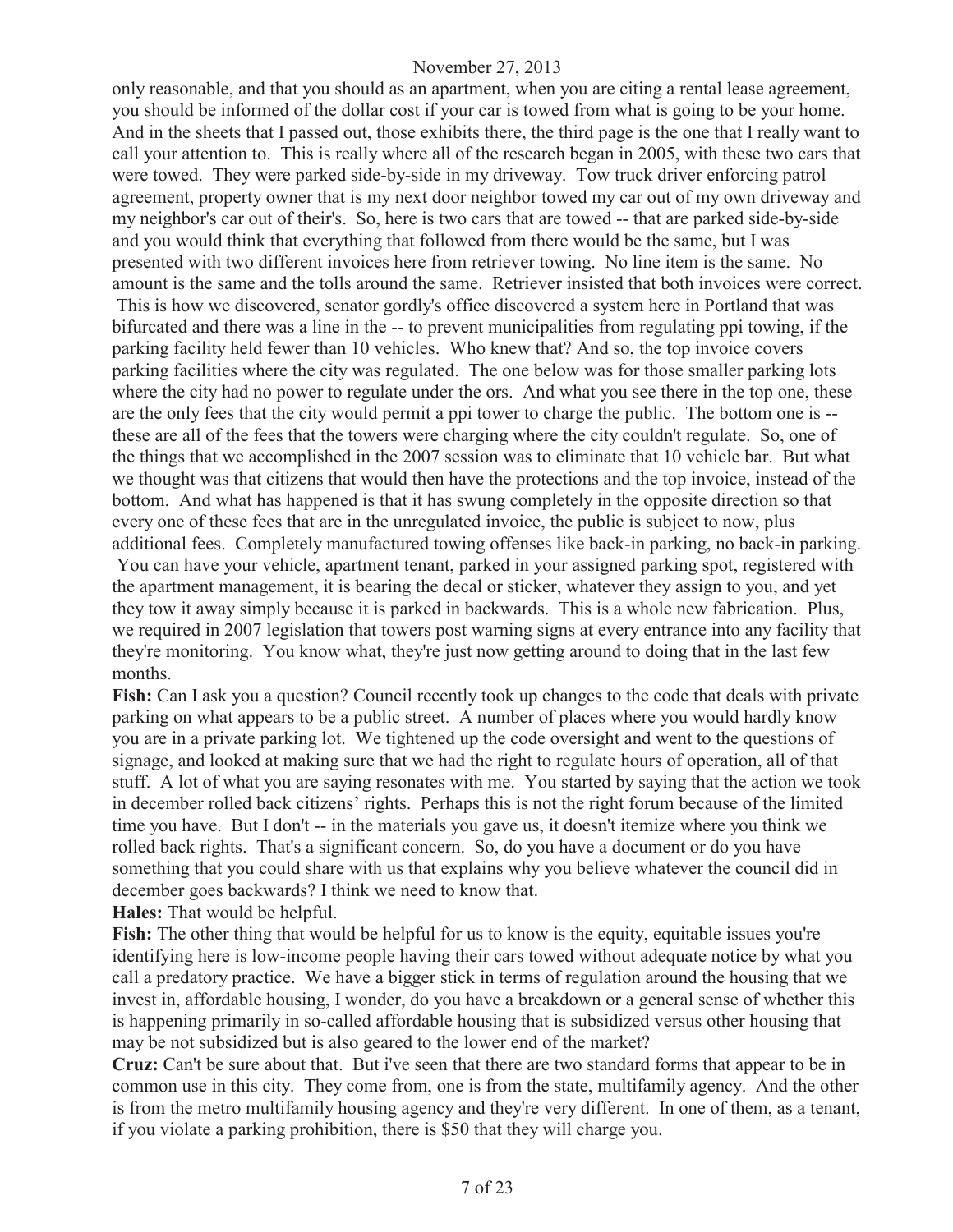**Hales:** Landlord charges you.

**Cruz:** Yeah, that is in the rental agreement. But with others, there is a whole host of reasons that they're going to tow your car. And the thing is, particularly for low income people, they don't have access to this information. For one. There is no place for a citizen to learn what their rights actually are under the law.

**Fish:** I would hope on that point, to the extent we can use the power of our investment to curb whatever practices may be improper, subsidized housing, that's something that I think we should take up.

**Hales:** I think we have more authority than that. Point taken. I appreciate you bringing this to our attention. I hope we can follow up with you with particular responsibility for transportation and towing here -- I think we have your contact information. If we don't, make sure that we do and we will follow-up with you. I appreciate you bringing this to our attention and the work on the issue prior to now as well as ringing the alarm bell now. Thank you, you and senator gordly have tried to put this right, and if there is more work that needs to be done, then i'm glad you let us know about it. **Cruz:** Thank you.

**Hales:** Thanks very much. Good to see you. All right. [applause]

**Item 1117.**

**Hales:** Mr. Wikman, good morning.

**Carl Wikman:** I'm going beat the timbers to show and tell. Good morning, mayor and commissioners. Oregon has the most covered bridges west of the mississippi. Once we had over 600. Today 51 remain. These covered bridges are a significant tourist attraction bringing national and international visitors. This commemorative plate celebrates the first and only covered bridge ever in Portland and Multnomah county and only remaining covered bridge in the metro region, cedar crossing. Today this signature structure is in a sad state of repair. Over two decades have passed since Portland acquired the maintenance from Multnomah county. The city's current policy of casual neglect of southeast Portland, is all too visible, especially in a place like cedar crossing. From the past -- for the past 15 years, group of family and friends have gathered twice a year at the bridge to clean litter and trim blackberries from the roadway. This year we witnessed an alarming increase of rotting and molding wood on the interior side of the bridge and potholes that expose the bridge deck and increasing graffiti. To ensure that cedar crossing is maintained a preserved, a - steering committee members include state representative, and Multnomah county director of -- we have given presentations before the metro council, city councils of -- in our efforts to help save this reminder of Oregon's wooden bridge heritage. Additional we have completed two significant projects. The first was to replace the historical marker which had been gone from the bridge for over 20 years. And it explains the story of how and why the bridge was created. The second project was an event to rededicate cedar crossing held at the historic building -- as -- the building widely considered to be Oregon's -- I come before you today to learn how the see -- how to best proceed with doing the badly needed repairs and maintenance of cedar crossing. I thank you for your time and I hope you all have a very happy thanksgiving.

**Hales:** Thank you very much.

**Fritz:** Is it the city's responsibility or county?

**Wikman:** It is a city bridge, pbot -- there is a sign on one of the markers.

**Fritz:** Part of our \$800 million deferred maintenance --

**Wikman:** But this is a deferred maintenance that brings tourists. I have been there -- there was a group of eight from texas. You can see the picture there. It is an international and a very significant little-known cultural resource of the city.

**Fish:** What state has the most covered bridges, is it vermont?

**Wikman:** Pennsylvania. Very unusual.

**Fritz:** Thank you.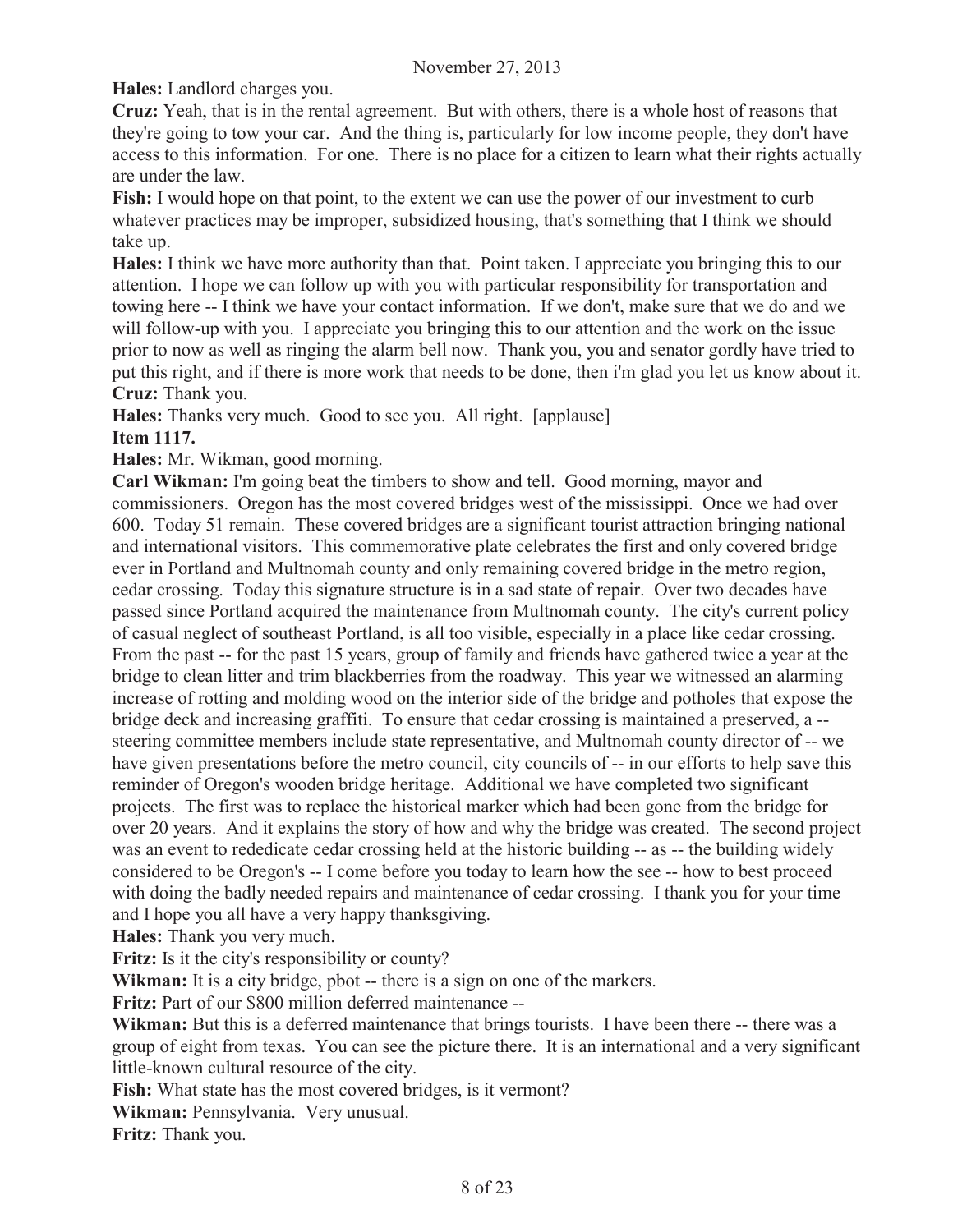**Hales:** Thank you very much. Okay. One more. We will go back and check to see if the others have arrived.

#### **Item 1118.**

**Hales:** Good morning.

**Lightning:** Good morning. My name is lightning. I represent Portland lightning think tank. Some stated the 10-year plan to end homelessness which is flawed should be put on the shelf and never looked at again. And those would probably be considered kind words from what activist joe walsh. In my opinion, we must not forget the preservation of the current inventory of low income affordable housing is equally as important as building more new low income affordable housing units. From the position of preserving existing units, the plan was a great success. Now, more than ever is the time real estate developers need to be offered incentives to build more low income affordable housing units. A tax abatement offered. B, low interest loans offered by the city. C, public land offered at no cost to developers to build projects for the homeless. D, we need Oregon lottery officials to provide more low-interest loans to developers to build more housing for the homeless. There is a very high percentage of people who are homeless because of gambling addictions. Real estate developers are currently building new residential units at a record pace, possibly surpassing prerecession year 2008. Although, with the current 3% vacancy factor or lower, it simply is not enough. We are still having trouble reducing homelessness. Apartment vacancy rate will begin to increase when the new residential units are absorbed throughout the market. In my opinion, the vacancy rate will double from 3% to 6% within one year. There will be ample units to reduce homelessness substantially. Also, within that same period, property tax revenue to the city will increase tremendously. We currently have 755 homeless people sleeping on the sidewalks. 315 in doorways. 213 under bridges. 162 in vehicles. 140 in the woods. 70 in the park. And also 50 in abandoned buildings. The majority of these people are considered the chronic homeless. One to 10 years outside on the street. They are the excluded, the forgotten from the system. The people who need the housing the most who are currently being excluded with increased residential unit inventory, with the guaranteed surge in property tax revenue, and with the additional funding directed toward the excluded chronic homeless, reducing homelessness significantly in Portland, multmomah county, can and will happen within the next 12 months. Thank you.

**Hales:** Thank you. Thank you very much. [applause]

**Hales:** And has devin james or kawika johnson arrived? Either one? Okay. So let's move on to time certain then please. Sorry, consent. We have one or two items removed from consent, I think. Request for 1129 from commissioner Fish and a request for 1127, is that correct? **Parsons:** Correct.

**Hales:** With those two exceptions are we ready to take a roll call. So let's take a roll call on the balance of the consent calendar.

**Novick:** Aye. **Fritz:** Aye. **Fish:** Aye. **Saltzman:** Aye. **Hales:** Aye.

**Hales:** Time certain, commissioner Fritz.

#### **Item 1119.**

**Fritz:** That's right. We are having a presentation for the 2014 world cup soccer tournament, and before I begin, I would like to ask Mike Abbaté to come to the table. This is our wonderful director of parks and recreation, and it is not just me who says so, it is the american society of landscape architects who just this month recognized director abbate with a fellowship in their society, which is an extremely prestigious award not granted to very many folks. So, I just want to congratulate, mike abbate, and thank you. [applause]

**\*\*\*\*\*:** How would you like to be addressed in the future, mike?

**Mike Abbaté:** Mike is just fine.

**Fritz:** With our funding deficit, it doesn't come with a major pay raise. It is an honor for the city that you have received this award. I'm pleased to announce this item to council which highlights a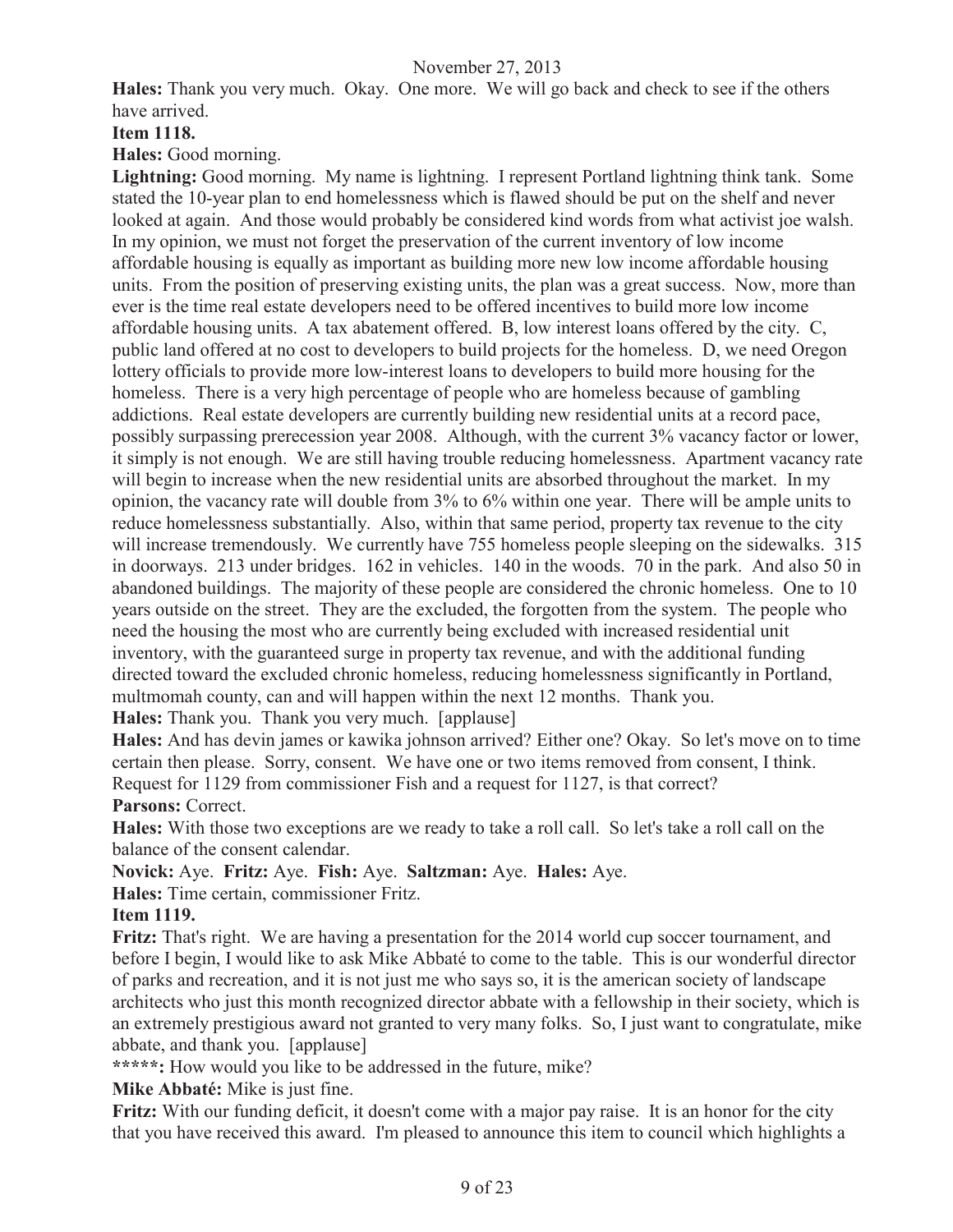number of things that I value, community participation, collaboration, involvement of underserved communities, and most importantly soccer -- but it is not just about soccer, but engaging our communities in a wonderful sport. I have never played a competitive game of soccer in my life but was allowed to referee a game which was fun. We're here to talk about the 2013 world cup soccer tournament, 16 community-based organizations, bureaus, school districts. 11 boys teams, and four girls teams participated, 300 participants in all, ranging from 14-19. 25 countries were represented in the tournament. This is more than a weekend of soccer. This is about an active program that also encourages participants to learn about city jobs, city services, and how they might become involved in the future. A great partnership between the school district and number of city bureaus, as well as the Portland parks and recreation. So, with that, I will turn it over to director abbate and Elizabeth kennedy-wong.

**Mike Abbaté:** Mayor and members of the council. This is an amazing event that we have annually and it brings together the community in so many ways. One of our goals as a bureau is to make sure that our facilities, our programs, activities are all accessible to everyone in the community. And this is a hallmark activity and event, and i'm going to allow elizabeth, our public relations manager, to tell you a little bit more about the story.

**Elizabeth Kennedy-Wong:** Good morning. So, this year the world cup soccer tournament has taken on a more significant approach to how we integrate cultures and, those who play in the tournament and organizing it. Portland parks and recreation is committed to providing youth leadership opportunities. We hire more teens in our lifeguard programs, in our educational programs and a number of other programs. The -- world cup soccer, take the youth who participated in the event and hire them to organize the event. The people behind me are the 10 youth who have been hired to organize the 2014 world cup soccer tournament, from nine different countries, speak probably among them 20 different languages. They more than anyone else know their cultures, their communities, and they know soccer. We are going to give them the chance to talk about the event and show you the significance of it through the city of Portland and the immigrant and refugee communities. Thank you. We are going to start with a video.

**Hales:** Okay. [inaudible-video]

**\*\*\*\*\*:** I --

**\*\*\*\*\*:** I am 18. I speak two different languages and part of the team connections --

**\*\*\*\*\*:** I'm 18 years old, from ethiopia, I speak two languages.

\*\*\*\*\*: My role in the cysl is team connection and I currently speak two different languages. **\*\*\*\*\*:** I speak three languages.

**\*\*\*\*\*:** I'm 18 years old. I'm from haiti. Youth career week team and I speak two languages. **\*\*\*\*\*:** I'm 17 years old, senior at clackamas, high school. I'm from Portland Oregon. My role is donations.

**Hales:** Good morning, welcome. Who is on first?

**Ann Downing:** Good morning mr. Mayor and honorable commissioners. My name is ann downing and I teach english as a second language at david douglas high school in east Portland. I spend my days teaching Portland's newcomer youth about the english language and american culture. My students are from all over the planet. And their stories are fascinating. Their experiences noteworthy. Their backgrounds and academic skills are often vastly different, however, they share many of the same dreams and passions. After all, they are teenagers. One of our -- one of those shared passions among both the girls and the boys is the game of soccer. They talk about soccer. They write about soccer. They practice soccer. They learn the english word soccer, their first week in america. Soccer is a beautiful sport. It teaches cooperation, concentration, and respect. I think you already understand the value of this tournament. And the value of connecting these young people to their city. So, i'd like to share with you something that happens from time to time in my classroom. On the rare occasion I lose the attention of my students, and i've used up all of my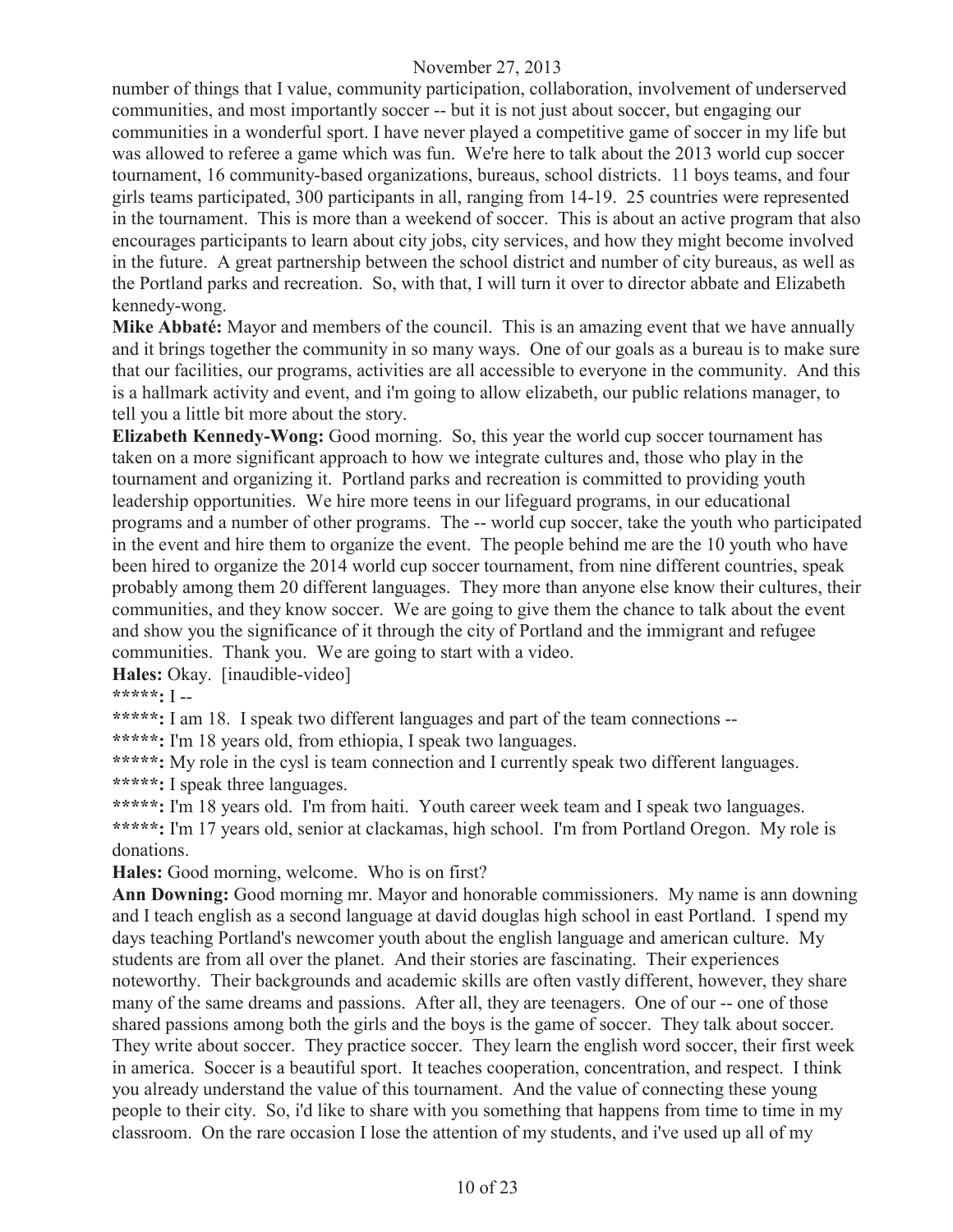teacher tricks to bring them back to the subject at hand, I will occasionally take a deep breath and say "soccer." All eyes are back at me and I can continue the lesson. There are few things which draw teens so powerfully. Not all are as beneficial as the game of soccer. The Portland world cup is a great opportunity for all of us to practice positive collective impact. It is a great honor to be involved with this wonderful tournament. Thank you, mayor, and city council, for your time today and have a wonderful thanksgiving.

**Fritz:** Thank you.

**Hales:** Thanks. You also. Good morning.

**Joe Renhard, Portland Fire & Rescue:** Good morning. I work for Portland fire and rescue. I've had an opportunity to coach one of the teams for the last few years, along with my crew. I will be the first to tell you that I don't know much of anything about soccer. What we were able to do was show the kids what we do know. We know a lot about team work. We know about hard work. And that's what I got to bring to the team. I thought this was a great opportunity for the kids. They got a chance to see what we do. Fire department can be a mystery sometimes. They were able to go out to our training center and look at what the job was like. How you become a member of the Portland fire and rescue. It was, in my opinion, it was a great experience for both of us. Hopefully from this they got to see some of the opportunities for their futures. Portland fire, that is kind of what we were there for. Thought it was a great program, great experience. We really enjoyed our participation. We thank you for allowing us to do that and we hope to continue in the future. **Hales:** Good morning.

**Askina Sharif:** Good morning. Mr. Mayor and city council, i'm an academic program volunteer. Also -- my vision for this game of soccer is to see it reaches far beyond, and bridges the gap between the community and the city by sharing ideas and thoughts and working together hand in hand. There is a lot we can gain by sharing our ideas and vision for the community and the city in general. When we came to Oregon, especially me, when I came to Oregon, I was only 14 years old. Most of us didn't speak english. We were unable to communicate, let alone to integrate into the society. But one thing helped me a great deal, and that was playing soccer for my high school, which was madison high school. This was significant for me personally because I didn't need to speak the language in order for me to participate on the soccer field. The city of Portland can do a great deal for immigrants and the city by providing and establishing fields that it can practice on all year round and only when they have tournaments. The city of Portland can play a significant role engaging and understanding the impact soccer can have in various ways throughout the community and city in general. One thing, since I have the opportunity, if you can allow me, you know, i'm from somalia. From a small city. Under control of the militia. They -- they don't let anybody play soccer. They don't allow, not only -- they don't allow -- you play soccer, you get punished. It is very privileged for us to live in this country, which is -- we can play soccer, not only boys but also girls. And from through this soccer, we find out that it is very hard for them to recruit anybody from - from especially us, we have this problem. As you know, from minnesota, a lot of young boys, they join them, but they didn't know what to do. But those who are engaged in soccer, they never tried, attempt to go anywhere because they -- it is something that they love. Something that they just want to do it for their community, for their -- just this feeling that for soccer that they have makes them unable to do anything. So, I think, you know, from my point of view, soccer is just beyond everything for us. Especially here. That's why I became a coach for this young kids to -- not brainwashed with these maniacs who are just destroying the world in general. Thank you guys for allowing me, the mayor and the city council, and thank you.

**Hales:** Thank you. Thank you very much. Good morning.

**Maurice Ramon:** Good morning. I'm coaching youth programs -- I was invited last year to participate on this amazing tournament, and I work with the low income families. My time is volunteer all of the time. And the soccer is a big tool, big, big tool for our community and the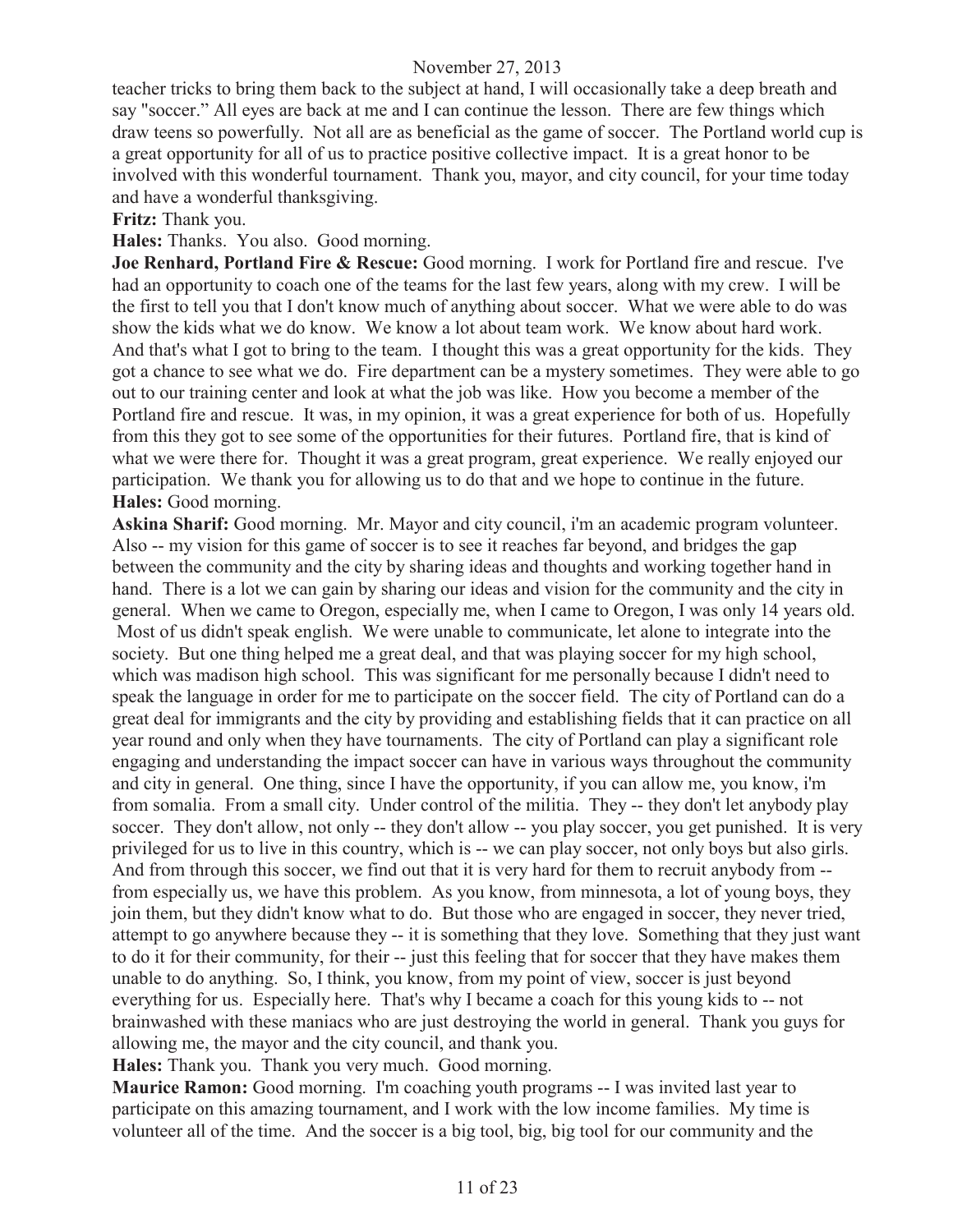whole world because, you know, I like to see our community graduation on the school, you know, finish the college. 70% of our low income families, they don't finish their school. That's why I picked this big tool, you know, soccer, for share with the younger players and development - develop the skills mentally and physical. In 2004, seven years old. Now 18, and 90% of the players have a good, very good credits in high school, and everybody, those kids, apply for very good college, you know, universities. One of those kids is here. He has played for me for 10 years. He is going to centennial. My philosophy for these teams is -- family, school, and soccer. Those three together, they have got a big, big opportunity in their life. So, this tournament is very important because when last year they invite me to participate on this tournament, like six or eight teams. This year, like 16 teams. And maybe this year, it is going to be 20 or 25 teams, you know. And most importantly, you know, for integration for our community. That's the most important, to learn about different cultures, you know. So, thank you very much for your time and I hope one of these kids or players in the future, they finish, take your place in the future. Thank you very much. **Hales:** Thank you. That's great. That's great. Others that want to speak?

**Taylor Knoll:** I'm a senior, clackamas high school. I am going to share with you today why I believe the world cup is so important. Not about just the aspect of playing soccer. We do career week, and every day in the entire week we have a different theme set up, whether it be with the fbi, firefighters, different stuff like that, and we go, whoever goes, you get hands-on experience with that job. And so I would like to share a story about how I -- how I know what I want to do when I get older, is I think a lot of you guys already know, junior, senior year in high school tends to be some of the most stressful years of your life. You are always thinking about what do I want to do when I get older and you have all of that pressure from your peers, grandparents, mother, dad. Summer going into my junior year, I thought I wanted to go to college and study business management. I took all of the placement tests and every time that is what it came out to be. And I started to get in love with it. But after one day of the career days for Portland and world cup, it changed all of that. So, it was a firefighting day, and I went to the -- and we got to do a variety of different tasks, like climbing the stairs, doing different scenarios, evolution, you have to pull the hose out and spray some stuff. So, that changed my opinion of what I wanted to do when I get older. Currently, right now, i'm a second year at my skill center for fire science. And i'm soon to be a gresham explorer, which is -- which will help me out in my career later in life. I plan on attended the community college and getting a duel credit there, get my paramedic, along with fire science. Portland world cup has also helped me get one of my first jobs on the youth committee. So by next year, our -- like right now, we're trying to organize and get everything going for next year's world cup. And so this is why I like to challenge you guys to maybe come at the 2014 and demo a soccer game in front of everybody before the tournament comes up.

**\*\*\*\*\*:** Commissioner Fritz on the field.

**Fritz:** Just to clarify, that is a challenge between the players there and the players in city hall. I will be refereeing. Now, of course, we have our national championship -- girls definitely do play soccer and you have to practice and play hard.

**Knoll:** That's it. Thank you very much.

**Hales:** Thank you. That's great. Thanks. Good morning.

\*\*\*\*\*: Good morning. I have been playing -- I came here when I was one year old. I have been playing soccer since I was six at the highest levels. And I had never met many iraqis playing soccer with me in my club teams, but it was two years ago when I played in the first Portland world cup. It was where a met a bunch of different refugees just arriving from iraq, and now i'm best friends with at least half of the team. We play together in other tournaments, and it has been a great opportunity for us to get to know each other. And an opportunity we never would have had. We -- a lot of those players were not on course to graduate, but because of the help they have been able to receive, three of our players graduated last year from high school. It has been a great opportunity not only to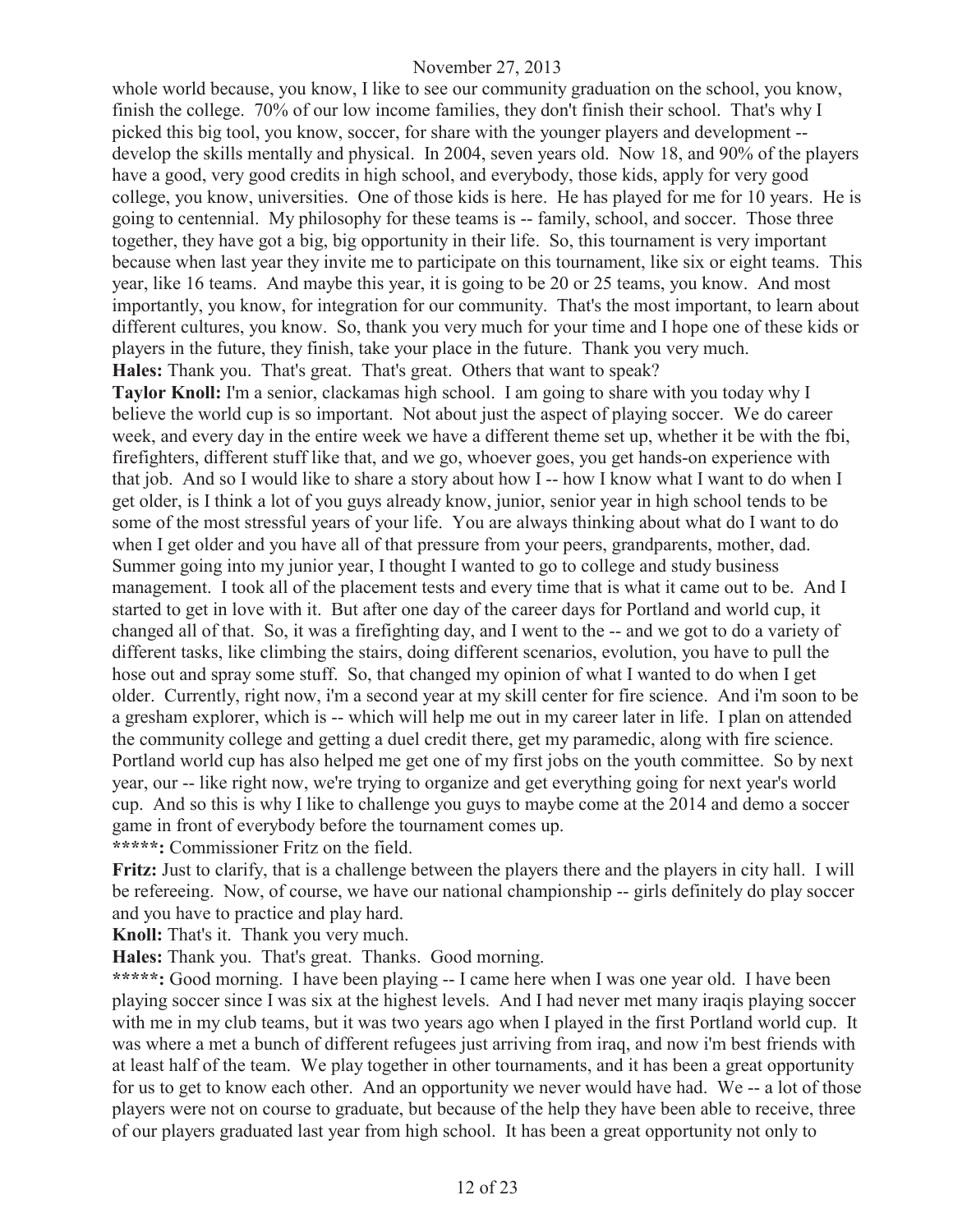reunite the iraqi community, it also has been an opportunity for us to continue our relationship and we will hopefully, every single year we meet some new people that are just arriving, and it just keeps making our community larger and larger. It has been -- I hope it continues forever to be honest with you.

**Hales:** That's great. Thank you. Thank you very much. Good morning.

\*\*\*\*\*: Good morning mayor and city council. I was a soccer player, walked miles barefoot to play soccer in a refugee camp without a light -- but now, i'm official coordinator of the Portland world cup soccer tournament, helping to foster peace, both new and old comers and, between the city and the different ethnic communities. In Portland, can play this tournament -- making friends from central america to east asia, from the middle east to africa, europe and north america. Have the opportunity to engage with people. We speak over 25 different languages. In the past 40 years, 1,500 youth from more than two dozen communities have participated including underserved and underrepresented -- this is more than just a sport. This is a dream about Portland and the future of america and the message of changing demographics and population of our city. This tournament provides opportunities for youth, parents, and their communities, to gain access to city sources. You can't measure the impact when -- as they start their new life in a new home, soccer -- welcoming Portland. Now we have joined youth from nine programs to serve on the committee that will organize the 2014 tournaments, Portland police, Portland fire -- this is not just soccer, but a connection to resources and opportunity for the critical integration of newcomers in an event that - we took the youth to different city offices, all of the partners and opportunities involved. That is where tyler, one of the youth committee members, decided to become a firefighter. In 2014, marking the 5th anniversary of the tournament. The countries looking -- for parents, soccer is a - integration. I hear parents excited to engage their kids in this tournament. This is an investment for better citizens tomorrow. Also this is the celebration of unity and differences turning challenges into opportunities.

**Hales:** Thank you. Well said. Thanks. Others that are going to speak commissioner? **Fritz:** I think that is all we invited. Thank you so much for being here. We're trying to coordinate timing of the world cup soccer tournament next year to be in line with the major league soccer allstar game which is coming at the beginning of august. And that is another reason that this is soccer city usa, and I am so proud of our youth players, of all of our participants, as well as our two professional teams. Commissioner Saltzman, you will be particularly interested in the awarding the trophy, the score in the final, 5-4.

#### **Saltzman:** Offense.

**Fritz:** The game on sunday with the timbers was one of the most exciting games of soccer I have ever seen and it was wonderful to see the community coming together. Team work, a lot of support, investment of money, but a lot of investment of heart and hard work. It is my honor to present the trophy. Is there somebody representing the eagles here today? [applause]

**Fritz:** This is heavy. Thank you for all of your service. Thanks also to anne downing who has been such a supporter over the years. [applause] [applause]

**Hales:** That was just excellent. Thank you all. What a great program. I loved all of the statements today about what this does for people personally and for what it does for us as a community. Really powerful message. Thank you for your great work. Happy thanksgiving. Let's move on to the regular calendar. And then we will go back to the items from consent that were pulled. Item 1134, please.

#### **Item 1134.**

**Hales:** I don't think we have a presentation on this. This is simply the county's contribution to the joint effort. Any questions? Anyone signed up to speak?

**Parsons:** We did have one person, crystal elinski.

**Hales:** Okay. Come on up. Good morning.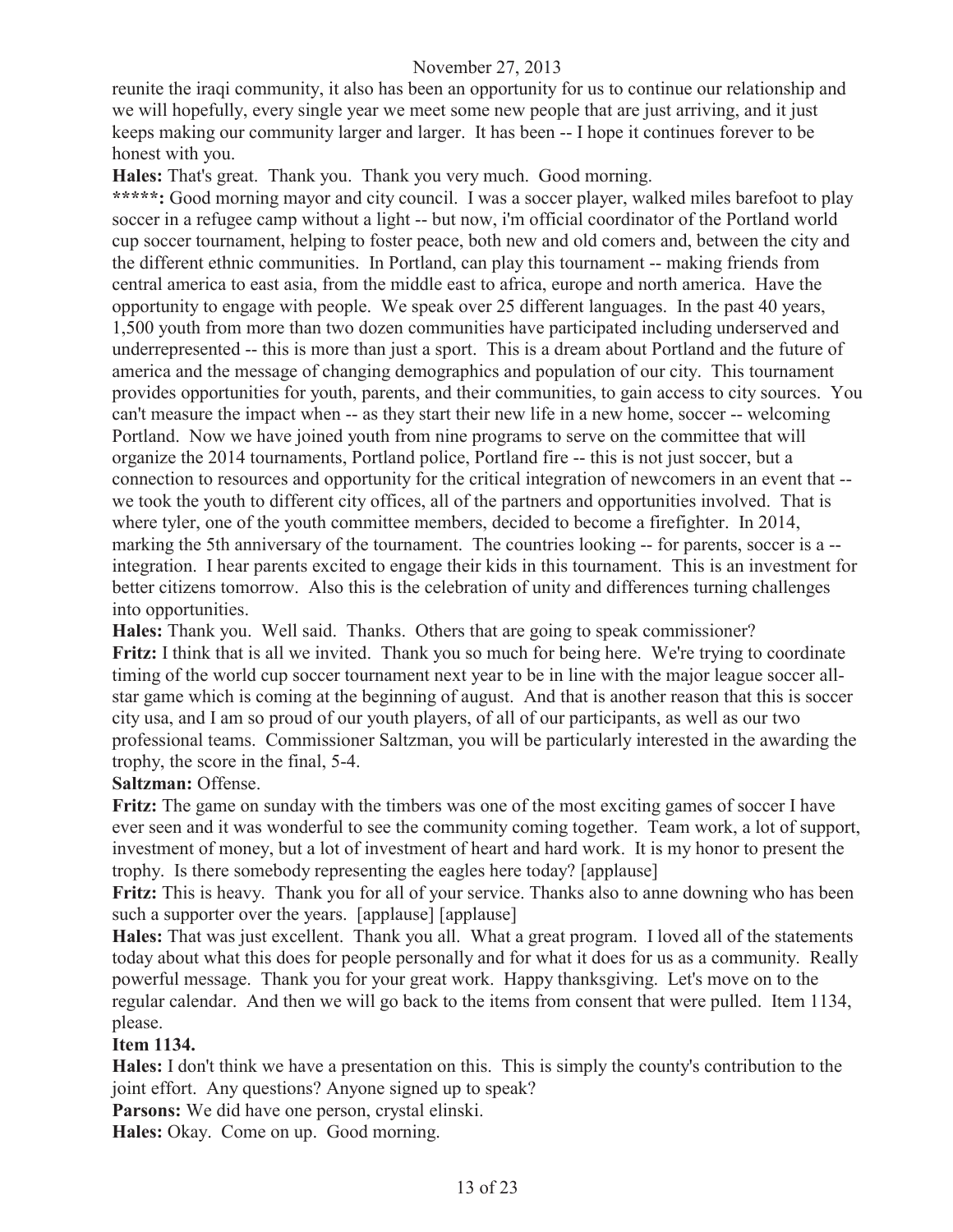**Crystal Elinski:** Good morning. Good morning commissioners, mayor. My name is crystal, and I represent 10,000. It's kind of ironic to be wearing this hat, but this is the -- this is a good day to bring up these issues. I always learn a lot during communications and I can see how -- this is the day that I will use as the juxtaposition to the day when I told you all that I would be sending a link to the video of a dysfunctional day at city council, but today is -- depending on what we decide with these agenda items, of course, I will juxtapose with it. I think concentrating on the youth is the way to go. It is a very clear path. And I applaud -- I applaud you all when that happens. In every aspect of your work, no matter what bureau you head up, who your business buddies are. If you just remember what the children need, I think it's the most helpful. And so I also want to mention that when we think of the future of our youth, as you know, I come from work in foster care and head start, and I brought this up about a year ago. That we had our youth out in front of our front door, and we were just stepping over them. We need to remember them this sunday, december 1st, is the two-year anniversary of the vigil for the homelessness, and every time I think about that, and the constant vigil that I continue to keep here, despite mayor hales and homeland security breaking up the vigil and now it has disappeared and I don't know where the parts are. I have like two parts of it.

That it still exists. We still have the problem. We still have the vigil, we still have the remembrance. And I ask everyone that can, december 1st, this sunday, to light a candle for those children that may not see a future unless we get our shit together. And the homeless, like the pope, I will quote the pope, I just heard it today. The pope just gave a 40 page statement on the way the catholic church is going. I know my mother will be glad to see this when I give her this video. But he -- he asked why is it that when a homeless person dies on the streets, it doesn't make the news. But every time that the stocks go up, it's news everywhere. Thank you.

**Hales:** Thank you. Thanks very much. Anyone else signed up on that item? That's it. Okay. So that moves to second reading -- no, sorry emergency ordinance.

**Novick:** Aye. **Fritz:** Aye. **Fish:** Aye. **Saltzman:** Aye.

**Hales:** Aye. Okay. 1135.

#### **Item 1135.**

**Hales:** There were some questions and suggestions about this. Come on back up, dave. **Dave Benson, Bureau of Police:** Good morning, mr. Mayor, members of council. I'm dave benson -- if you recall a couple of weeks ago we were here to amend this ordinance to return undisputed claims for released evidence moneys. It is currently at \$100. A proposal to move it to \$500 based on the discussion here. We removed that caveat. So, it's unrestricted amounts of money, which makes it consistent with all of our other policies of how we release cash. **Hales:** So when we receive cash we will be able to release cash.

**Benson:** Within 60 days, if we receive money that is categorized as evidence and we receive a release from an officer, district attorney, or a court, we will be able to release it in cash and a lot of times these folks are indigent. They don't have bank accounts or addresses so it is really -- **Fritz:** I don't have an amended ordinance. The copy that I have is still the same one as two weeks ago.

**\*\*\*\*\*:** And I can't --

**Parsons:** In the packet, the proposed ordinance amendment from the bureau was distributed. **Hales:** Okay. Here is the amended one.

**Fritz:** Okay.

**Hales:** Let me see that if I can for a second.

**Fritz:** We need to move the amendment.

**Hales:** I think we do. We have not yet. It was just a discussion last week. Yes, a motion to approve the amendment would be in order.

**Fish:** Before we take that motion, mayor, what document are you referring to that is in our packet? **Hales:** It looks like this, proposed amendment. And I didn't have it in my packet either.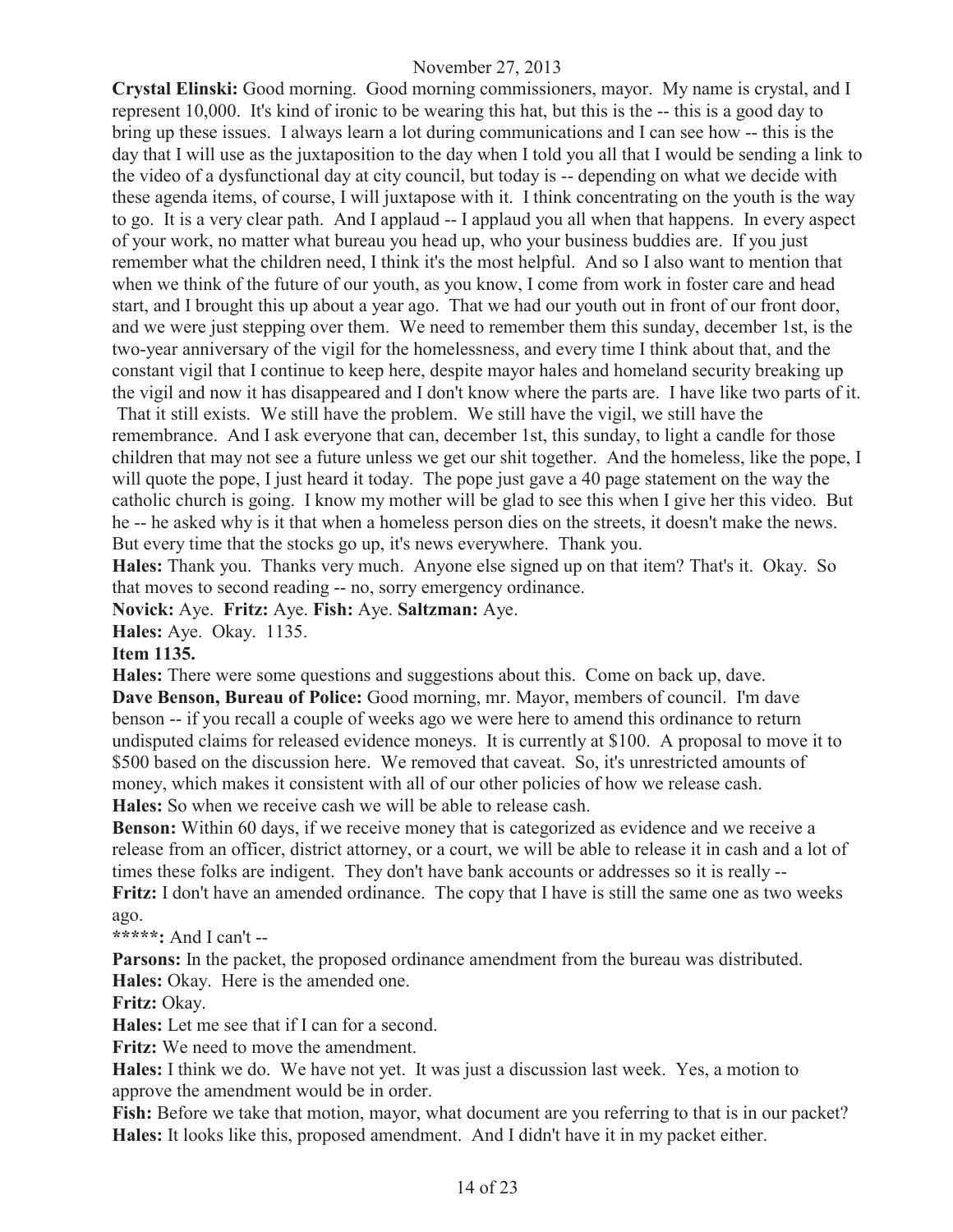**Fish:** It is not in my packet.

**Fritz:** I -- to amend the ordinance language.

**Hales:** No, that's still changing the code section.

**Fritz:** Right. But they are amending --

**Hales:** Currency received by division may be held as cash or deposited into a trust fund. Return currency in the form of cash -- upon attempted notice, if property is not claimed within 60 days, the property may be disposed of by the police bureau in a manner by law. Claimant authorized by an appropriate court order or ordinance. Limitation to \$100 in that case and the dollar amounts in the other subsections have been removed from the language. So, there is no dollar limitation anymore. **Fritz:** I move the amendment dated november 14th. Which includes amendment to item 6 in the ordinance and then amendment to the code section 14C.20.040, as just read by mayor hales. **Hales:** Any further council discussion? Roll call to adopt the amendment. We will see if anyone wants to testify on the ordinance as amended.

**Novick:** Aye. **Fish:** Aye. **Fritz:** Aye. **Saltzman:** Aye. **Hales:** Aye.

**Hales:** Anyone signed up to testify?

**Parsons:** Crystal Elinski also signed up.

**Crystal Elinski:** Hello. My name is crystal, and I represent 10,000. I -- i've mentioned the property that was lost in these police and homeland security raids, and so I thought I would take this moment, this opportunity to testify about that. I would -- it's related to the questions that I asked the commissioners back on september 4th, and submitted in writing in council chambers on october 9th. I still have not received any answers on that, and I was hoping that maybe I could find the right people here today on this agenda item. But i'm not sure who that is. If you could direct me. It is one of the -- sorry. I meant to, as evidence, I have to hold up the letter again, the questions. -- the questions that I submitted. A lot of property has been confiscated by people who need it. And one of these things is the vigil. So, maybe before december 1st, you could help me get some of these pieces back together. It is not a monetary thing. It might not apply to today's agenda item in that sense. But it is property. And it does matter a lot, especially to people in need. And i'm here all day today. I want to state to everybody here that as I requested on october 9th, I would like to meet with the commissioners and the mayor on the issue I had in october 9th, mayor hales, was -- we communicated during my testimony that he would reach out to me. I've only had two commissioners reach out to me. And the process to simply get a meeting for an average citizen like me that has something very urgent and -- to deal with, it's a bit surprising that it takes four months. In the case of the mayor's office, it is a long process. It is about a month just to find out if -- just to hear back from the request to have a meeting. Very complicated. In nick Fish's office, they're stating that he is very busy with his election campaign, and I wanted to let you know, mayor, that I read an article recently in the willamette week, I believe it was, that you were going to ask him to help you with some of your issues and I want to state that he is very busy. **Hales:** So I hear.

**Elinski:** Good luck on that. But I did communicate with you in person each of you once since this incident in person, and even if your office shuts me down or doesn't even call me back ever, I have - - I have a very limited time to do this because of your own regulations before I have to take drastic measures.

**Hales:** We'll try to get you answers. Appreciate you persevering.

**Elinski:** Vigil, december 1st, this sunday. I'd like to have it back. So ask the police, ask homeland security, where is it?

**Hales:** We will see if we can get you answers.

**Fritz:** Crystal for you and others who may be wondering, sometimes it is more constructive to meet with our staff whose schedules may be more open and who can dig down into the details --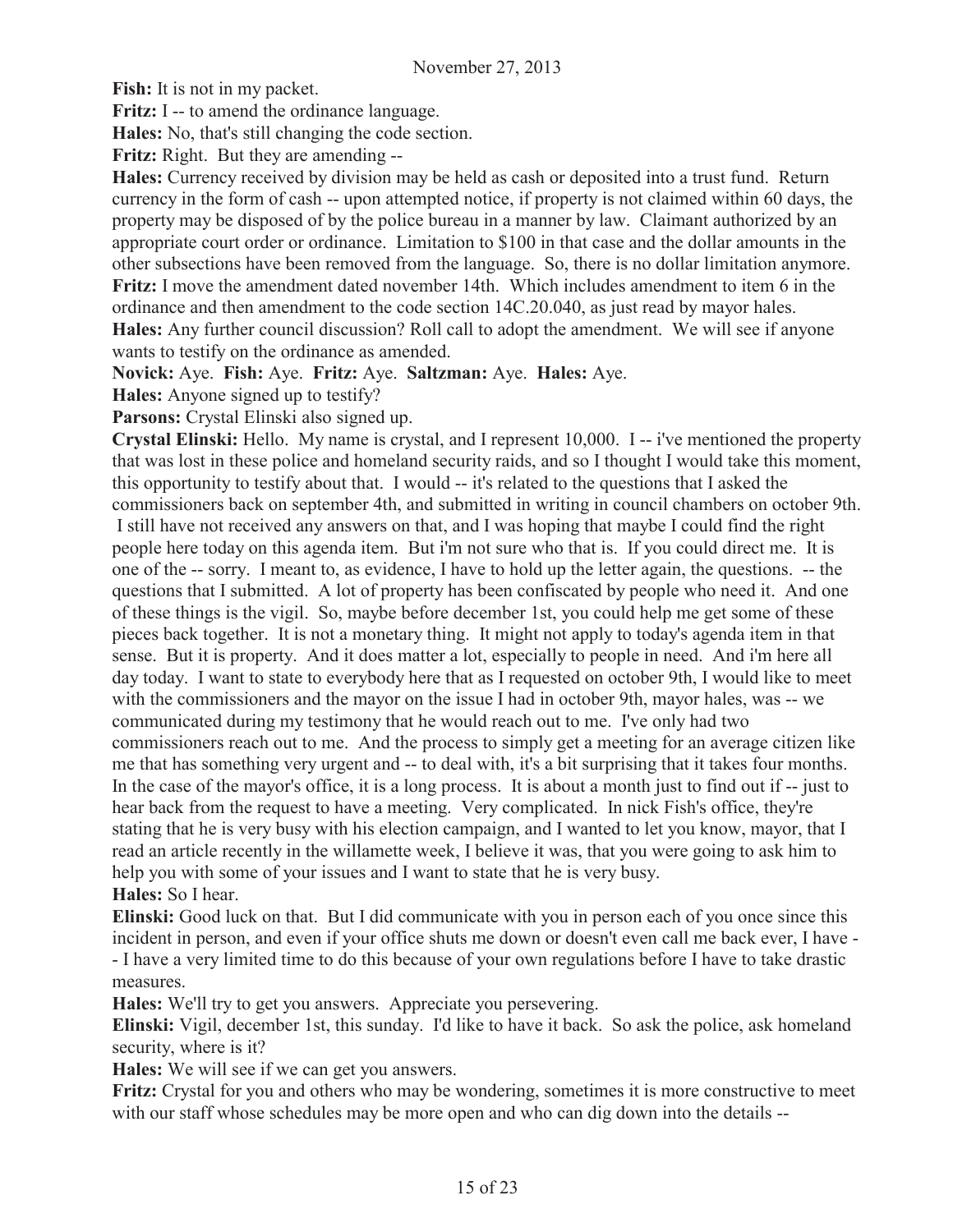**Elinski:** I already spoke on that october 9th, about why I needed to speak with you each individually in a meeting.

**Fritz:** And the way it usually works --

**Elinski:** I have not received a public statement from any of your offices yet.

**Fritz:** The way it works best is to meet with staff and scope out the process --

**Elinski:** And I have met with your staff.

**Hales:** Thank you.

**Elinski:** Thank you.

**Hales:** So, anyone else to testify on that item? Then we need to take a roll call on the ordinance as amended.

**Novick:** Aye.

**Fritz:** Thank you for your response in this and this is an improvement. Aye.

**Fish:** Aye. **Saltzman:** Aye. **Hales:** Aye. [gavel pounded]

**Hales:** Next item, 1136.

**Item 1136.**

**Hales:** This is a previous agenda item, ready for roll call.

**Novick:** Aye.

**Fritz:** Thanks again to everybody involved in this. Aye.

**Fish:** Aye. **Saltzman:** Aye. **Hales:** Aye. [gavel pounded]

**Hales:** And the second lloyd district item, 1137.

**Item 1137** 

**Hales:** Roll call please.

**Novick:** Aye. **Fritz:** Aye. **Fish:** Aye. **Saltzman:** Aye. **Hales:** Aye. [gavel pounded]

**Hales:** We have two items pulled from consent. Sorry, I didn't turn the page. 1138. Sorry. **Item 1138.**

**Hales:** We conducted public hearing and took a tentative decision to adopt the hearing officer's recommendations and now we're ready for a roll call for adoption.

**Novick:** Aye.

**Fritz:** Thank you for everybody for their participation. Aye.

**Fish:** Aye. **Saltzman:** Aye.

**Hales:** Still a little nervously, aye. [gavel pounded].

**Item 1139.**

**Hales:** Second reading and roll call.

**Novick:** Aye. **Fritz:** Aye. **Fish:** Aye. **Saltzman:** Aye.

**Hales:** Aye. [gavel pounded]

**Hales:** 1140.

**Item 1140.**

**Hales:** Mr. Saltzman.

**Saltzman:** Thank you, mayor. This is a pretty straightforward grant request to the federal emergency management agency. As we know, Portland is very susceptible to earthquakes and this training provides awareness, structural collapse, valuation, and rescue. If we are awarded this grant, all front line firefighters will receive some level of training in this curriculum. We have emergency operations chief duane bray here to answer any questions if you have any.

**Hales:** Good morning. Welcome.

**Hales:** Good morning. Will we conduct this at our own training center or do we need a half collapsed building to do this?

**Chief Duane Bray, Portland Fire & Rescue:** We will train the trainers that will be able to conduct this and it is at our training facility.

**Fish:** I was wondering if your daughter is coming home for Thanksgiving.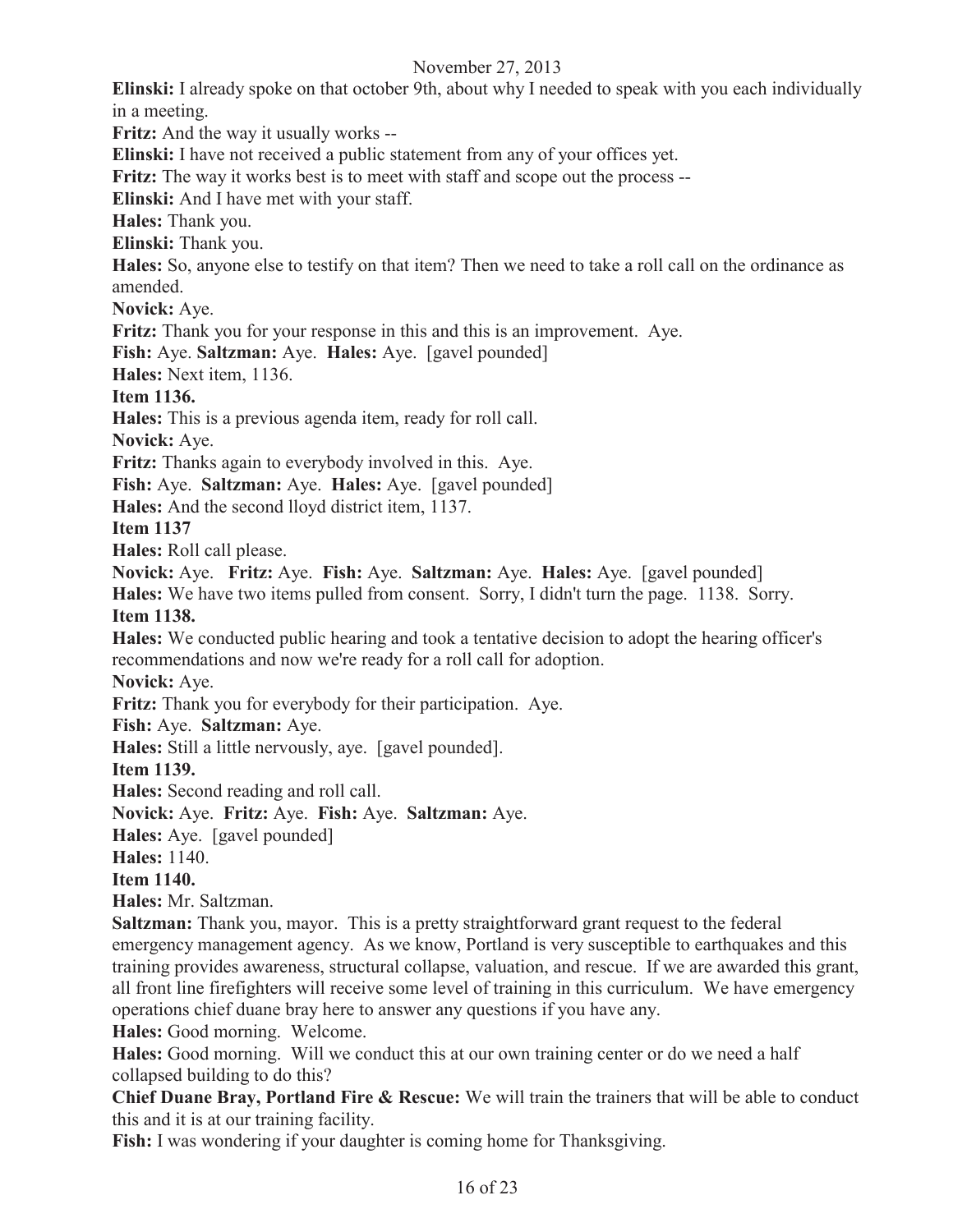**Bray:** I pick her up today.

**Fish:** Happy and healthy Thanksgiving to your whole family.

**Hales:** Thank you. Good luck with the grant application. Has anyone signed up to testify?

**Parsons:** Crystal also signed up for this.

**Hales:** Is she here? I don't think she's still in the room. That's an emergency ordinance. Let's take a roll call.

**Novick:** I appreciate commissioner Saltzman taking the opportunity to apply for money to help us in the aspect of earthquake preparedness. I'm glad that the federal government provides money for this purpose. Aye.

**Fritz:** Aye. **Fish:** Aye. **Saltzman:** Aye.

**Hales:** Decreasing numbers of places where the federal government is any help to us. Fortunately fema is one that still comes through occasionally. Thanks for seeking out every possible grant opportunity just like we're doing for our emergency staffing request to the federal government. There are a few places where they can help us do our job and cover our costs. So, thanks for seeking their help. Aye. [gavel pounded]

**Hales:** We have two items that we pulled from consent.

**Item 1127.**

**Hales:** 1127 is the first.

**Hales:** So, someone pulled this. Joe, did you pull this? Did you want to speak on this? Come on up. We have staff here to explain it before or after.

**Joe Walsh:** Would you like me to go first?

**Kate Schmidt, Bureau of Human Resources:** I'm kate schmidt from the human resources class comp group, here to answer any questions if they come up.

**Hales:** Go ahead, joe.

**Walsh:** My name is joe walsh. I represent individuals for justice. I don't understand why this is an emergency. Only in Portland would you create a position and call it an emergency. I mean, you know, why don't you just do away with all of the emergencies and just vote on things and get them done. Because if you look at the schedule -- week after week after week, everything is an emergency in this city. And I think it is nonsense. Just that point. The other point is you are creating another job at a -- as an assistant director, getting \$103,000. You are going to up it to \$148,000. You had union employees in here not long ago begging you for less than 5%, I think. I may be wrong on that but it ain't \$50,000. Why are we doing that? And this is an assistant director's position. What in god's name is the director making? I remember not long ago there were 600 people in Portland that made over \$100,000 a year. We brought that to your attention, even some of the police were making over \$100,000 a year with their overtime. You sit on this council only make about \$120,000. I may be wrong on that. Is it less -- okay. Then the mayor must be making about \$120, and you guys make around \$100. You -- you don't make \$100,000?

**Fish:** I have not taken a cola in five years. I'm at 99.

**Walsh:** Okay, cool. You have a position here that you are going to offer \$148,000 and it is an assistant director. That doesn't make any sense. If you're looking for money to do things, do things. Don't spend all of your money on this. This is nonsense. You are going to rubber stamp this anyway and i'm -- little rubber stamp, because that is what you do. They ask, you give. But it's our money you're messing around with. And sooner or later people are going to figure it out and some of you are running for re-election, and i'm telling you, people are getting a little irritated with the water rates and when they hear about this kind of stuff, \$50,000, they get pissed. Transportation, I think it's yours. Isn't that amazing, mr. Novick.

**Novick:** Mr. Walsh, I hope you are being well paid by the koch brothers and the tea party because you are doing a great job for them. You know that the -- it would be hard to find a private sector organization which 700 people that didn't have a second in command making over \$100,000. And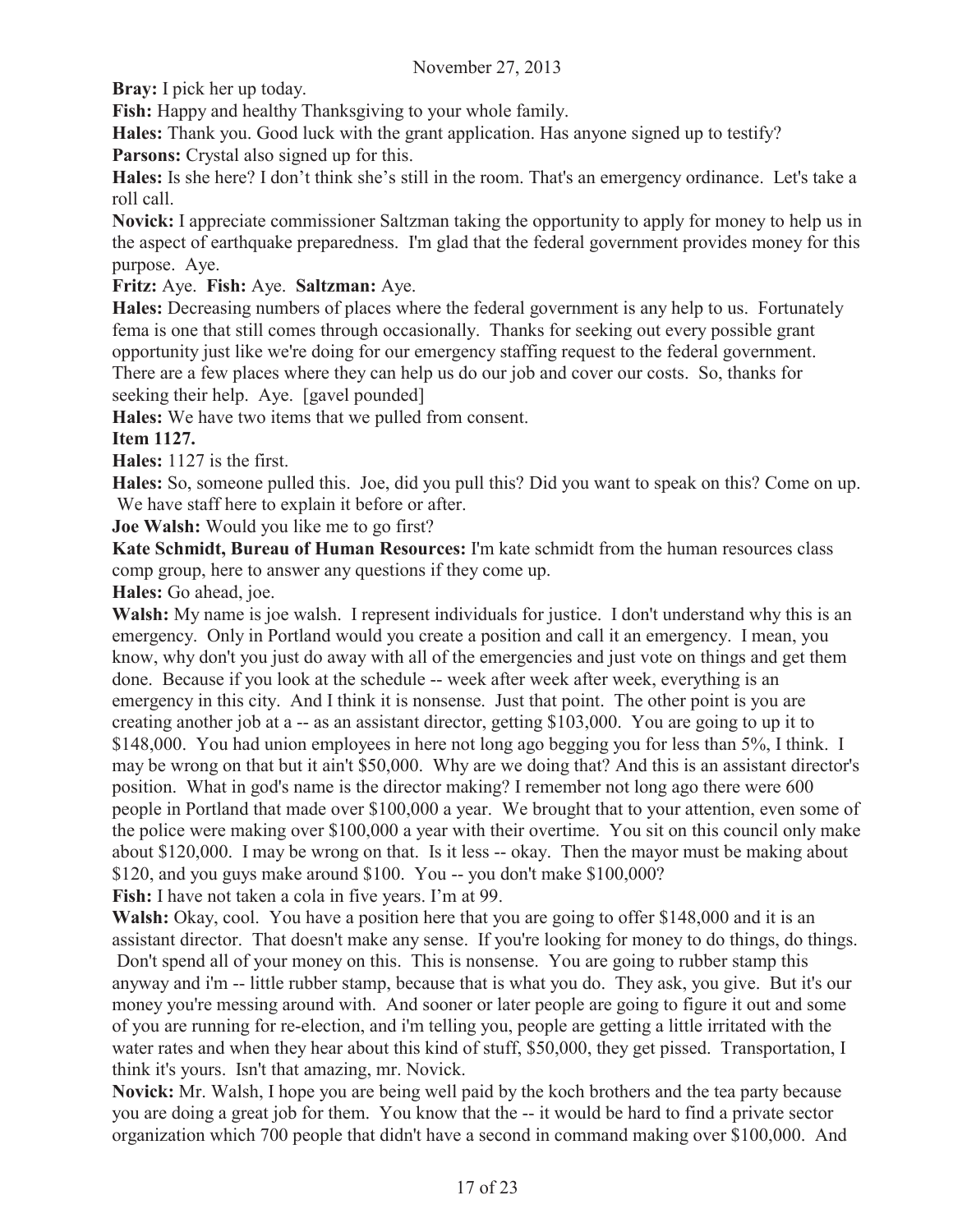you know there are real issues of equity and waste, ceos running corporations into the ground making hundreds of millions. But I think it is your job to convince people in Portland that the real issue in terms of compensation in america, public servants in your view making too much money. I'm sure your friends of the tea party are very proud of you today, very, very proud.

**Walsh:** I don't know the koch brothers and I know their history and their background -- i'm irish, there is no way I would -- they are rich criminals, but criminals. As far as saying that individuals in the city should not make \$150,000 a year as an assistant director, yes. Put me on record for that one. **Hales:** Thank you. Any questions for staff on this? Okay. Roll call, please. **Novick:** Aye.

**Fritz:** I want to address the issue that mr. Walsh raised first, emergency ordinances, either the regular ordinance or the emergency. I think that is a problem in this day and age, although I don't think there is going to be a collection of tens of thousands of signatures to put this particular item on the ballot, think there should be an alternative, yes, it can be done immediately that isn't labeled an emergency. I don't think there is any way to not do this right away. Aye.

**Fish:** I want to offer one piece of context. When I had the honor of leading the parks bureau, we had a director and position assistant to the director, but the assistant was not a deputy director. And what we learned was a very large organization that had a big reach is that for the director to be effective dealing with all of the issues, including all of of the policy issues and community outreach, we needed a coo. A person who day-to-day oversaw, that kept the trains running on time for a very large organization. And we created a deputy director position and we filled it with someone with a lot of experience. And it made a huge difference at parks. And one of the things it did was freed up the director to do a range of things that he was not able to do in -- essentially performing two functions. This idea of a deputy director, who operates akin to a coo, frees up the director to address all of the -- all of the demands of the job, but in particular, frees up the time to engage the public more dynamically, I think makes this a very smart idea, steve. I hope that all of the larger infrastructure bureaus move to this. I think it is not only good policy, but it has another dividend, which is not often given enough credit, it helps us with success planning -- succession planning. We have key leadership positions of people in training and in waiting who could, if necessary move up the ladder. I'm pleased to support this. Aye.

#### **Saltzman:** Aye.

**Hales:** Let me speak more specifically to second the comments commissioner Fish made. A community group in my office who had -- transportation bureau, they're here, they do a great job. But there are times when people want to talk to the director, whether parks, transportation, police chief, anybody else, and to the extent that the director is locked down managing the store, if you will, inability to get out and start building those relationships and solving problems at the neighborhood level is limited and it puts into direct terms the point that you made, you know, there is enough hours in the week for people working 60 hours a week to do some amount of outreach to 90 neighborhoods, or 100 neighborhoods, and business districts as well, in a city with only five elected officials. These positions play a pretty important role of providing in-house management skills to allow the director, whether it is mike abbate at parks or leah at transportation, to get out to the community and do problem solving. On the other side of the ledger, we are conducting a control study to make sure that we don't have too many expensive overhead positions. We need to be weary of creating expensive management positions and make sure that we don't have too many of them and we will look carefully at every bureau in the city to make sure that that -- in this case it does make sense and we should do it now. Aye. [gavel pounded].

#### **Hales:** Item 1129.

#### **Item 1129.**

**Hales:** Commissioner Fish.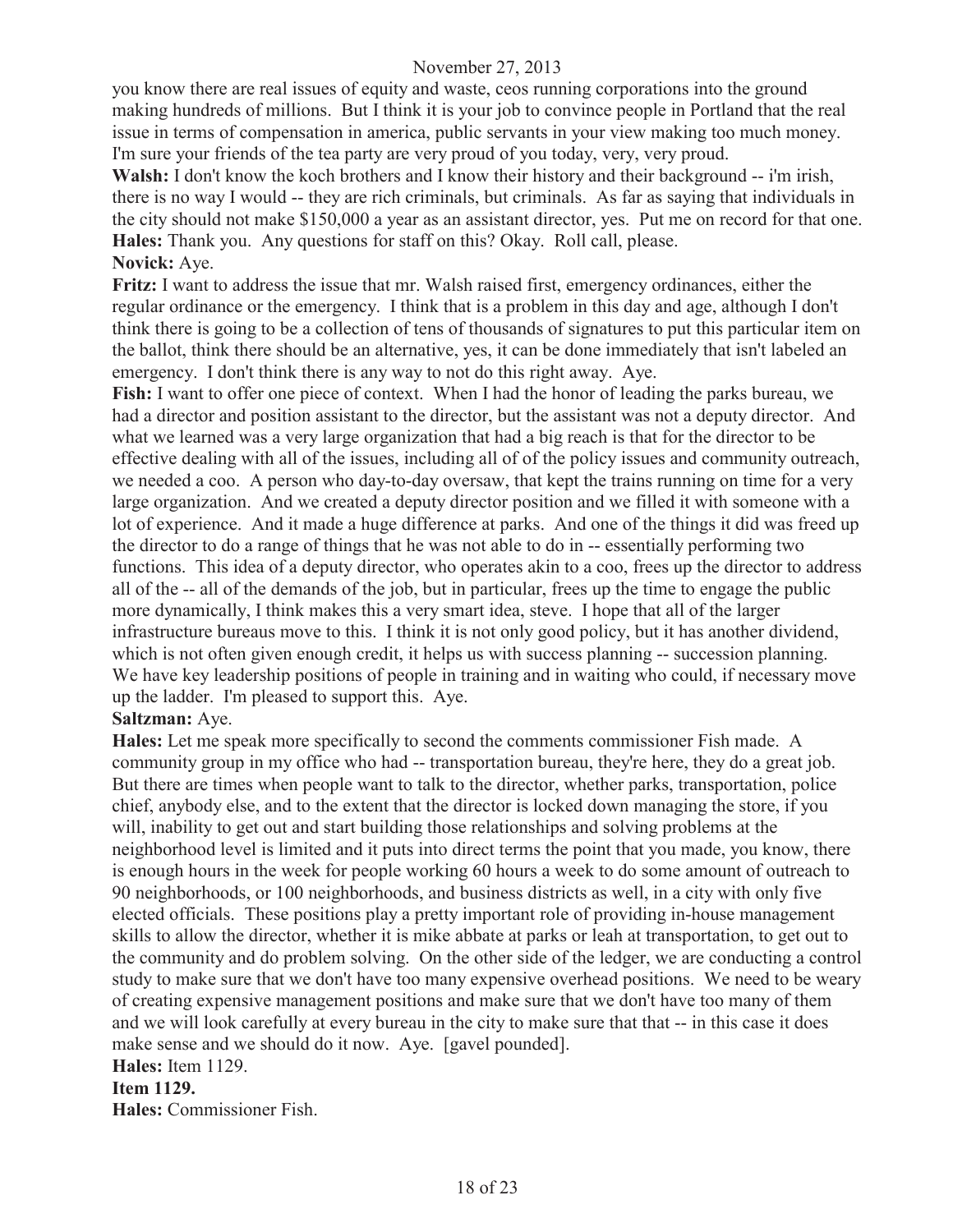**Fish:** I pulled this because I thought it warranted a broader council discussion so that we have the full factual record before the council, before our vote. And also because frankly, in reading some commentary in the press, there was so much inaccuracy about this, I thought in fairness we could help to clean that up by inviting mary beth and -- to explain how this is doing and how it -- I want to correct a couple of things that I have read and seen that I think the public needs to know what is factual and what isn't. So, mary beth is going to walk us through what is before us. **Hales:** Okay.

**Mary Beth Henry, Office for Community Technology:** Mayor and council. Mary beth henry. Utility license law, a tax rate upon utilities operating in Portland, including the bureau of environmental services and the water bureau. In 2004, the city council amended the utility license law to limit the annual payments made by the bureau of environmental services and the Portland water bureau. The purpose of the ordinance in 2004, was to reduce the annual water and sewer utility license fee payments from 7.5%, to 5%. And in that ordinance, a cap was placed on the fees until such time as those fees reached 5% of gross revenues. We have now reached that point where the amount that the bureau of environmental services and the water bureau pay is 5% of the gross revenues. And, so, this ordinance fulfills the original direction from 2004. What the ordinance does is provide transparency, so that when you look at the code, it says 5% instead of 7.5%. And, in fact, my office has received a couple of calls over the last year inquiring about that. So, really we're really providing transparency and implementing the council's original intent today.

**Fish:** If I could, I have a couple of questions that will illuminate some issues. Mary beth, what is the principle that the city operates under in charging a utility license fee to a private utility? The charges intended to cover what cost?

Henry: Well, for the utility license fee, it is really for the privilege of operating a utility in the city. So, any utility, whether it is public or private, would pay that 5% fee.

**Fish:** Is it fair to say that one of the connections here that we give our public and private utilities the right for example to dig up the streets and lay lines and that is in part what this is intended to capture?

**Henry:** I think it is broader than that. It is for the privilege of operating utility in the city. **Fish:** City's position has been we treat public and private utilities the same, is that correct? **Henry:** Yes.

**Fish:** For the benefit of my colleagues -- I looked at the charter of the city, because I wanted to see where this -- where this comes from, and I want to just read something from section 11 -- 104. Council may impose charges it finds equitable upon the operation of the water system, municipal services of other departments, bureaus, and offices, and may impose fees of the same character as for public utilities. So, that has been interpreted as giving the city the authority to treat public and private utilities the same. It is charter based and I would note that this is something that the voters approved. The people of Portland specifically gave us this authority to treat facilities the same. In 2004, commissioner Saltzman's ordinance was designed to address what was a perceived inequity of the public utility's paying at a higher rate than the private utilities. 5% for all utilities. **Henry:** That is correct.

**Fish:** What we're doing today, acknowledging that we have hit -- we are at parody and we are updating the code to reflect the code language to reflect that all of the utilities are being charged at 5%.

**Henry:** That is exactly correct.

**Fish:** Now, mayor, there is, I guess, a good public policy debate out there at some point about whether we should be charging utility license fees and at what rate. I would think at some point we may want to frame that discussion. I think it is good periodically to go back and say why we do it and how we treat people. I would like to engage that issue with you at some point. I also feel it is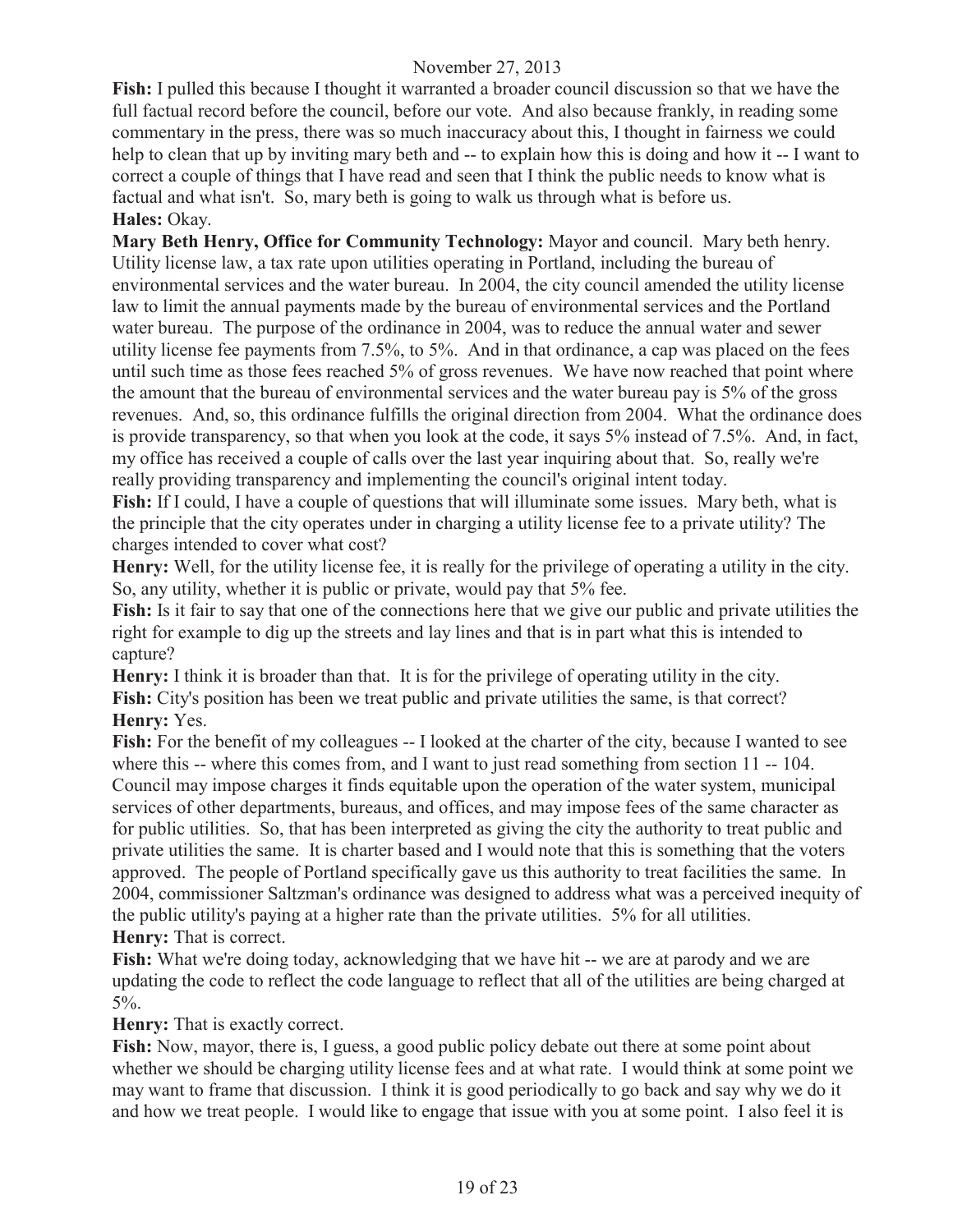important for the public to know what is going on. Currently, do we have a guesstimate of how much is generated off of the public utilities that go to the general fund?

**Henry:** Well, between the utility license fees and the franchise fees, approximately \$75 million for the general fund with all of those sources.

**Fish:** Right.

**Henry:** I don't have the specific figure but I can get it for you.

**Fish:** My understanding, public utilities about a quarter of that.

**Henry:** Yes, approximately.

**Fish:** Mayor, one thing that got my attention, I saw a story in the paper online yesterday. It got me thinking. We are going to have a debate going forward on this and other subjects relating to our utilities. I will read you what I read. It is about the petitioner for the water district being quoted in the story and saying that the city had the legal right to charge this fee for public utilities, but the charter amendments contained in the initiative don't touch the issue of utility license fees because thought that would be going too far and spark more opposition. The -- well, whether you support or oppose the initiative, we have to make sure there are clear facts in the public record. I asked the city attorney to pull the statement that they prepared for the public and it was presented to the court. And I just want to read you what they presented to an officer of the court. The measure that has been proposed would further change the existing charter language that addresses charging the utility for municipal services or fees similar to public utilities. The measure would empower the district board, governing board of the water district to determine which charges the district would pay for municipal services rendered by the city or any fees of the same character as for public utility. The proposal suggests that section 11-104 be amended to say that the council may impose charges, quote, upon the affirmative vote of the district board. So, while the petitioner has said apparently to a reporter that this petition and the proposed district would not change the current law, what I wanted my colleagues to be aware is that the specific language in this petition would change it quite dramatically because it would make any of the fees that the charter allows us to charge our public utilities to be subject to affirmative vote of the district board. I'm just guessing that a separate entity might choose to vote not to have certain taxes, fees, and levies applied to it if the charter allows them to do so. I thought it was a little misleading to say there is nothing in here that changes this subject, and because this is before us in honoring a promise that dan made in 2004, that has come to fruition, I thought it was important to note that according to our attorneys and according to my reading of the charter, this would, in fact, alter our authority to continue to treat public and private utilities the same and to apply a utility license fee and it would make the continuation of this charge, which the council has historically thought was equitable, has authorized by the charter, subject to a vote of this new district board. I think that is something that the public should know and it is regrettable that the story contains misinformation about this matter.

**Hales:** Thank you, very helpful information. Any other questions for mary beth? Thank you. Anyone signed up.

**Parsons:** I did not have a sign up sheet out.

**Hales:** Okay. Come on up. Good morning.

**Charles Johnson:** Good morning charlie, good morning, councilors. Mr. Fish touched on a general issue which is a little more specific in scope than just whether a new public utilities district could vote to be tax exempt or fee exempt. If we just consider this as a matter of public policy, we're currently charging people through the water bill -- water is from a biological perspective more important than telephone service. So, the city actually should consider opening a public dialogue about changing this revenue stream. I would appreciate if we could take a second. These moneys that are collected, which are about \$12 million and \$4 million respectively, they go into the general fund or are they specific purpose?

**Hales:** They go to the general fund, right.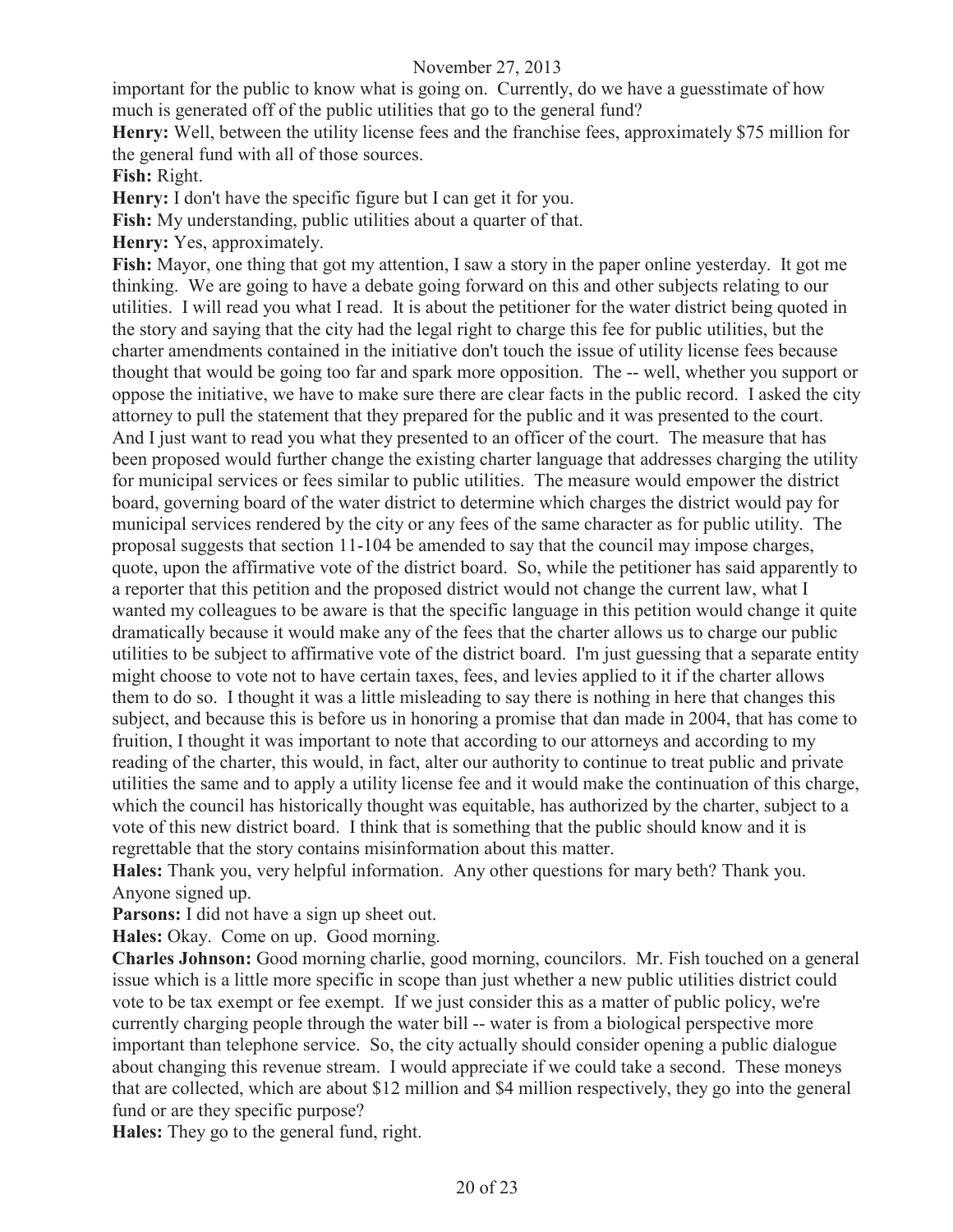**Johnson:** So, I think that is somewhat of an equity issue, the city should get into conversation especially with the potential that a public utility district may be able to exempt itself from the \$12 million factor, but, also, if you just look at the big picture, think people will say there is an equity issue of fairness if people have built into their water bill a 5% tax, the same as they have a 5% tax on the century link bill. Those are two different things, telephone service, dsl. More important to modern society -- people don't go around saying that broadband is a human right but they do say water is a human right.

**Fish:** Can I just comment. The concern that I had, as I read the news story, was that the quote did not seem to be accurate. First I wanted just people, my colleagues to understand there is a proposed charter change in this. And, second, if there were to be an independent utility district, i'm not clear as to why we would treat that utility any different than a private utility for purposes of public policy.

We can have a debate at council, but as proposed, we wouldn't have a say. It would be the board of this new entity would decide whether they are subject to our fee and charges and I think people should know that when they deliberate on this issue.

**Johnson:** Thank you, commissioner Fish. I think we are both deeply concerned about some of the transparency and implications of this proposed -- I think on that we're on the same page. And that concludes my comments. Thank you.

**Hales:** Thank you. Good morning.

**Joe Walsh:** Joe walsh, I represent individuals for justice. And I left the koch brothers outside, they're listening, listening. I would just second the transparency part of this whole process. I think commissioner Fish, you were asked for comment and you refused to comment on the article. **Fish:** That's actually not true.

**Walsh:** What?

**Fish:** If you read the story online, there is extensive comment.

**Walsh:** Okay. But at one point, you asked for a comment, and you refused to comment.

Fish: That's not true, joe. I was never asked for a comment. That is why the report --

**Walsh:** So you are saying that the reporter is inaccurate.

**Fish:** And that is why he corrected his story by including my comment. You will see a full comment from me if you go online right now.

**Walsh:** The public, when they read that kind of stuff, they question the transparency of this body. And this body has a terrible problem with the transparency, you know. It -- it is like me playing basketball. It is a problem. You guys have to work harder so when you're asked for a comment, and you either hesitate or they say you didn't comment, I think you should react immediately.

**Fish:** I did, joe, because I was not asked for a comment. As soon as I saw the story, I called the reporter and gave a comment and he corrected the story and that is what appears online. It only has appeared on the internet.

**Walsh:** My question on the transparency part of it is this. Is this going to raise the rates of the public?

**Hales:** No.

**Walsh:** OK. That was one thing that was not clear. You can read the article and you can read this, and you came away with what the hell are they talking about?

**Hales:** One thing this council can't control is the quality control of local reporting.

**Walsh:** I'm not talking about the newspaper, I'm talking about you guys. When you read this and the background on it and they you go and try to bring up the information, you're going to get the newspaper. But you guys didn't do your job on this because nobody understood what this was. **Fish:** That's why, Joe, I moved it from the Consent. I didn't place it on the calendar.

**Walsh:** I took it off, not you.

**Hales:** Actually he [Fish] did.

**Walsh:** Well they never notified me because I took two items off the calendar.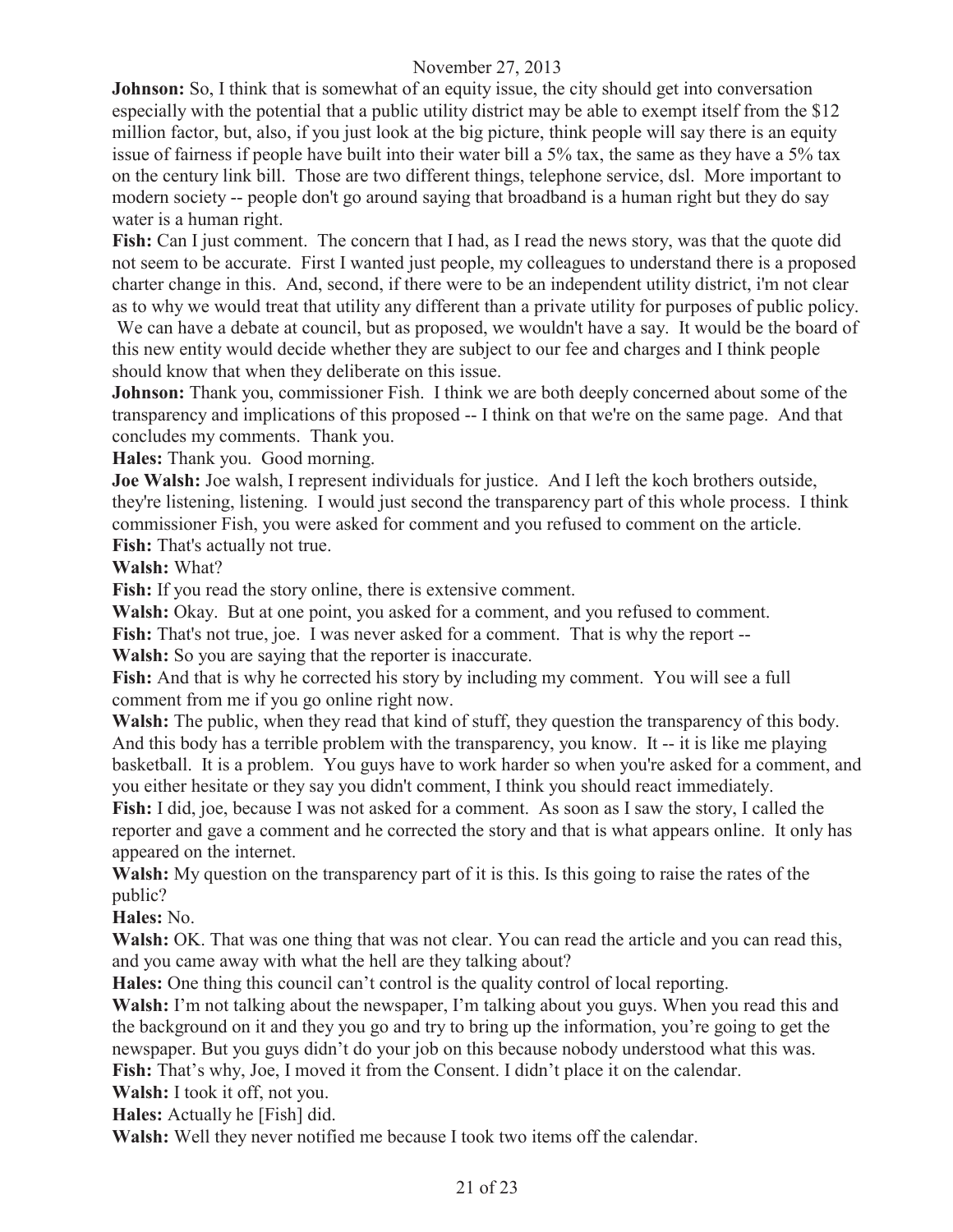**Fish:** Yesterday I asked that this be removed, because it was not my item and I felt there was enough confusion there should be a full council discussion.

**Walsh:** OK, I'm pushing you a little bit harder. This is not the place to have this discussion. You guys need to have a public discussion on this water thing because you're going to loose this damn water department and you're right mr. Novick. I'm a little bit worried about who's in back of this. But I'm telling you right now, you've done such a lousy job on the water department, you deserve to lose it. You really do. Except the people who are probably going to control it are worse than you. And that's really scary.

**Mark J. Hoffheins:** Good morning. Mark J. Hoffheins with u care. I just want to touch on a few things and its kind of basic. I think it's kind of redundant that we have a house that's actually a pump station that can't actually house anybody. When we can't even house homeless. But on top of that if it does go to where they are tax exempt, I do believe rates had better go down. If they don't have to pay taxes on what they are doing then there's no reason for the rates to stay even where they are at.

**Fish:** Nothing in the initiative addresses whether the rates go up or down.

**Hoffheins:** I know. And that's why I'm stating my public opinion.

Fish: I'm saying, there's nothing to keep a new board from raising your rates or lowering rates. It's agnostic as to rates. When petitioners ask for your signature, there's not a single word in this document about whether the rates will go up or down.

**Hoffheins:** and I have very limited information on this subject, because as he said there's not much there. We do need a public discussion about it and try get more in depth details. Otherwise we're all going in this blindly, and that's not ok.

**Hales:** I think you've got total agreement with this council about that.

**Johnson:** Do you know if the Auditor or yourselves are featuring links to the initiative, so people can find it more easily?

**Hales:** I don't believe we get to do that. We as individual elected officials can comment on a political matter that is in front of the voters, but we can't use city resources or staff time. So we can't put arguments about a petition on the web.

**Johnson:** I just meant on Auditor LaVonne's page, it could be featured.

**Hales:** I'm sure she is free to do that. The City Attorney might know.

**Ben Walters, Chief Deputy City Attorney:** The item is linked on the election officer's page. **Hales:** Ah, that's where it is.

**Fish:** Since you mentioned the auditor, there is a specific provision which would change the charter to divest the auditor of any authority to audit the books and records of this new body. It's a specific carve out and I don't know of anyone personally who feels the auditor has not been aggressive enough in doing public oversight. So that's one of the puzzles we should also discuss, why would the auditor not have oversight over this new entity. And why would you put that in as a charter change.

**Johnson:** Thank you.

**Hales:** Thanks very much. This is a non-emergency, it passes to second reading.

**Fritz:** Could I make some comments? I think this is an important discussion and I appreciate commissioner Fish for pulling it because it wasn't particularly clear, although the link to the ordinance and the ordinance language, I felt was clear. It's good to have this discussion and indeed after the holidays we will be having a lot of public discussions in the community about the proposed changes to the charter. The fees are important for our general fund and much of the general fund goes to police and fire. It's essential that essential services like water and sewer are protected from acts of violence and our fire fighters have water to put fires out, and so our city government, and we're engaging on the next budget process, it's about half property taxes and the rest is half business license fees and utility license fees. So I know mr hoffheins is very concerned about